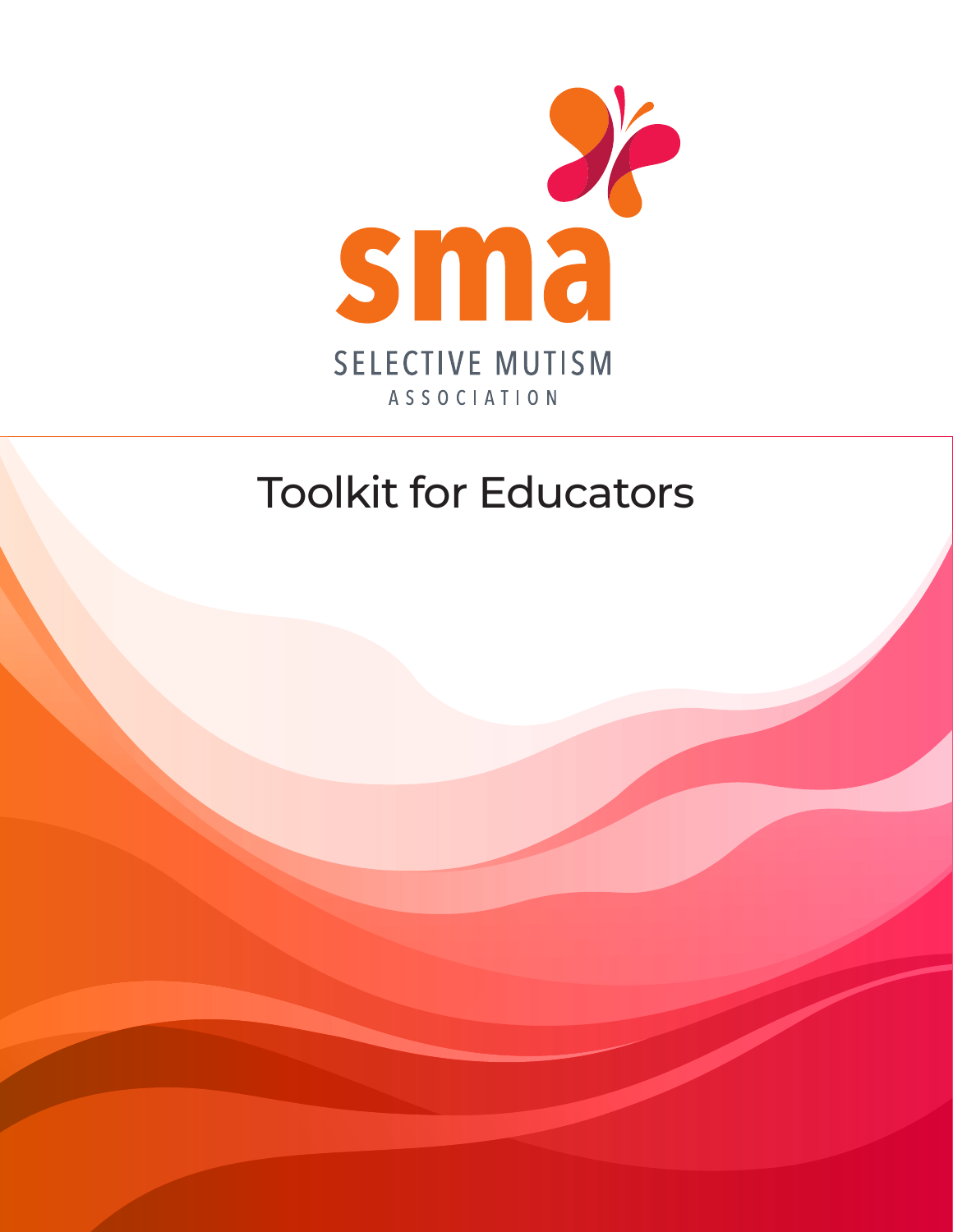

## WELCOME TO THE SELECTIVE MUTISM ASSOCIATION'S TOOLKIT FOR EDUCATORS!

This toolkit, compiled by members of the Selective Mutism Association, is meant to serve as a helpful guide for educators of all kinds: school administrators, teachers, speech-language pathologists, social workers, school psychologists, and counselors.

Within these pages, you'll find useful information, tips and strategies, and other assorted resources to help you best support children diagnosed with Selective Mutism. As an educator, you are in a uniquely well-suited position to observe symptoms of SM that occur in school settings and to help your students.

We hope that you find this toolkit informational and valuable to your work and to your student population. Feel free to share it with any colleagues, peers, and parents that you think may benefit from it, as well.

If you would like more information on Selective Mutism and the work of the Selective Mutism Association, please visit **selectivemutism.org.**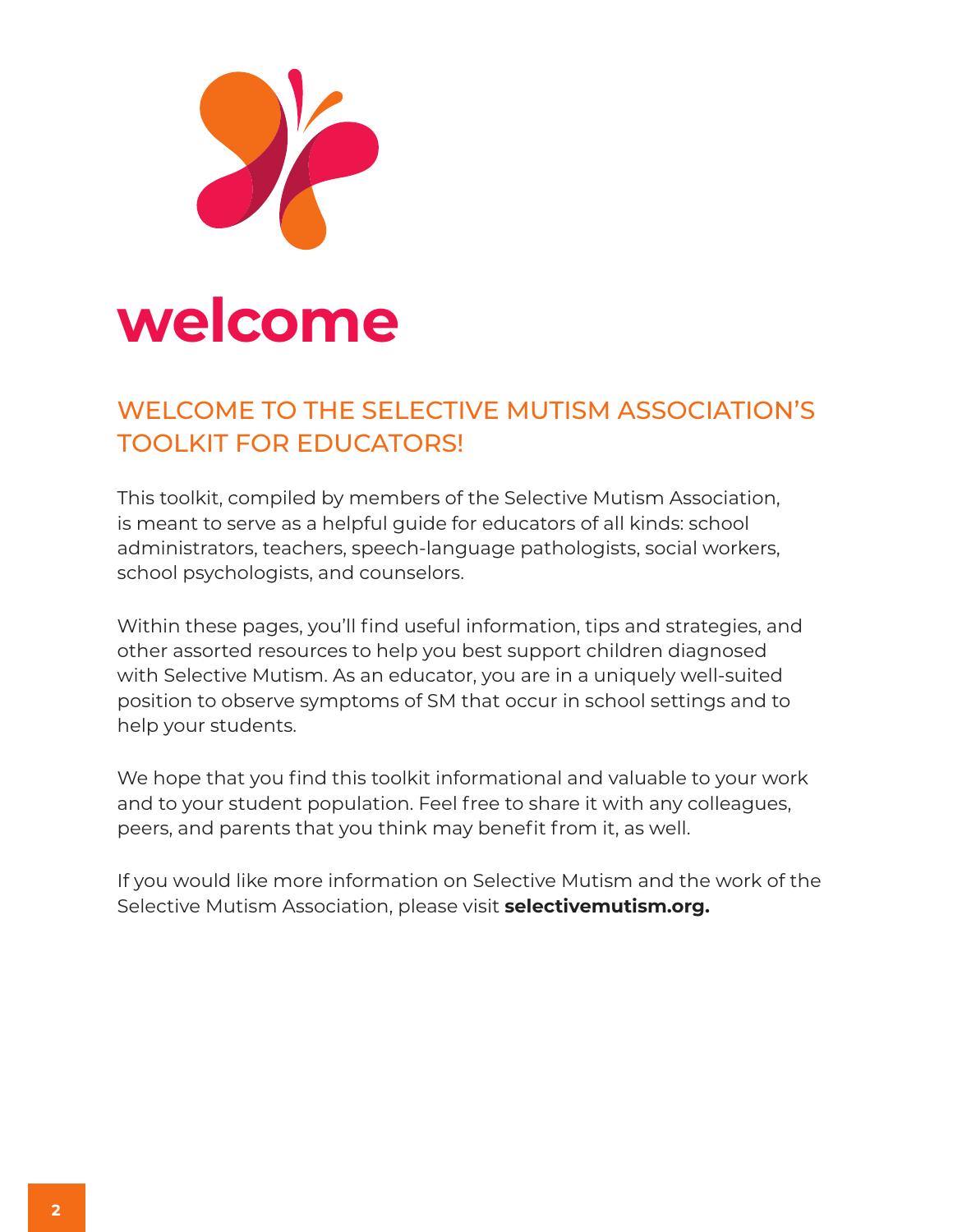## **table of contents**

| How to Address Concerns with Parents 7-8                         |  |
|------------------------------------------------------------------|--|
|                                                                  |  |
|                                                                  |  |
|                                                                  |  |
| 504/IEP Accommodations/Interventions 20-23                       |  |
| Sample Letter to Send to School Personnel [1, 1, 1, 1, 1, 1, 24] |  |
|                                                                  |  |

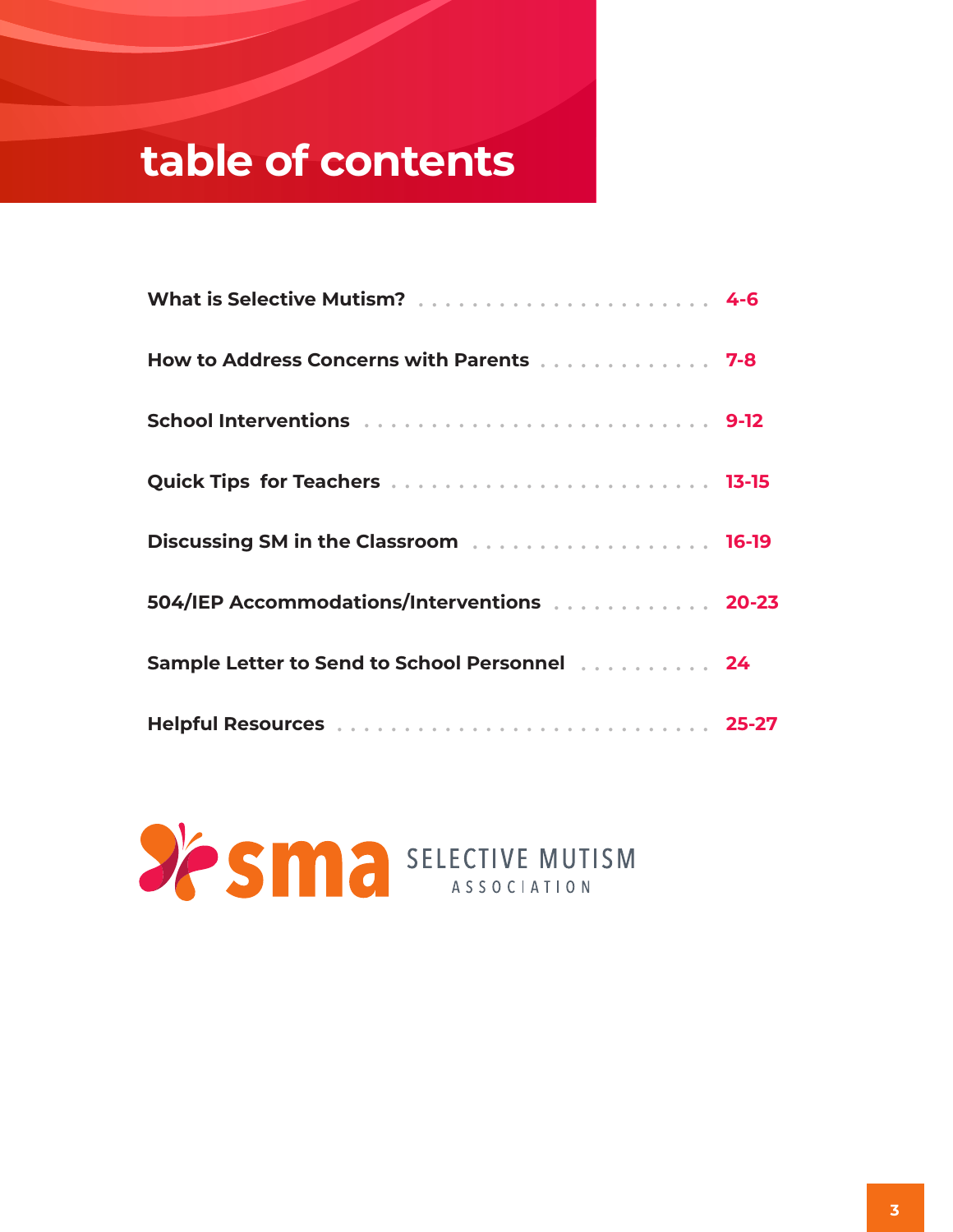## **what is selective mutism?**

Selective mutism (SM) is an anxiety disorder in which a child is unable to speak in some settings and to some people because of anxiety. Children with SM often are described as "chatterboxes" at home and in very comfortable settings. This is in stark contrast to how children with SM present in settings like school, playdates, and other social situations.

#### **SM can manifest itself in a variety of ways. For example, a child with SM might:**

- **Speak at full volume with their parents when alone**
- **Struggle to speak to peers, even if they want to**
- **Speak in a whisper in social settings (e.g., school, community events/outings)**
- **Rarely, if ever, speak in school**
- **Be unable to ask to go to the bathroom or the nurse**
- **Not engage in movement activities**
- **Use gestures in place of verbal communication**

Often, SM doesn't become apparent until a child reaches school-age. Parents might not realize their child has trouble speaking around other people if talking is not a problem at home. Or they may think that their child is shy, but not realize just how impairing their child's anxiety really is. Educators have the unique perspective of seeing the child in the school setting; therefore, it's crucial to understand what SM is and how to support your student effectively. Parents often are unaware that their child is having difficulty speaking at school, as the child may describe the day, talk about friends, and otherwise seem happy.

Selective Mutism, like other anxiety disorders, is not caused by a specific thing. Anxiety disorders are due to a combination of factors and they are usually a combination of a biological predisposition to anxiety and factors like the child's temperament and environment.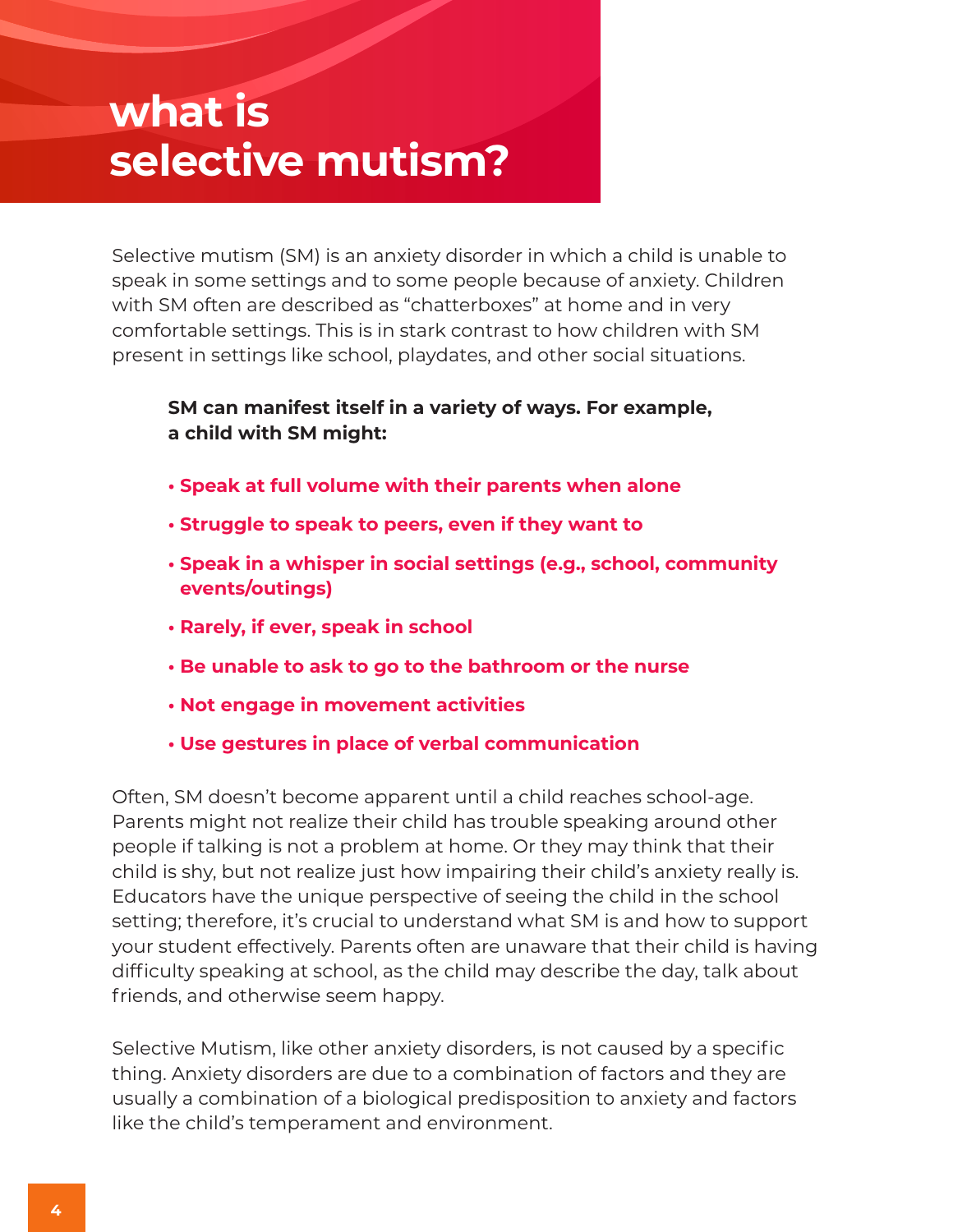The cycle of negative reinforcement is really crucial when we think about how SM is maintained. Think about when a child is asked a question. Someone might say, "Oh you look as old as my son. How old are you?" This friendly question can make the child with SM quite anxious. He might look down, look to the parent and/or not respond. The parent might feel distressed because they know their child cannot answer. The other adult might feel unsure of what to do. Usually, an adult swoops in and "rescues." The parent might say, "Oh, he's 5," or the stranger might say, "Oh. I bet he is just shy!" Either way, the moment usually passes with everyone feeling a sense of relief (whether or not anyone realizes it). This actually gives the child practice in not answering and that same pattern is likely to continue the next time someone asks him/her a question.

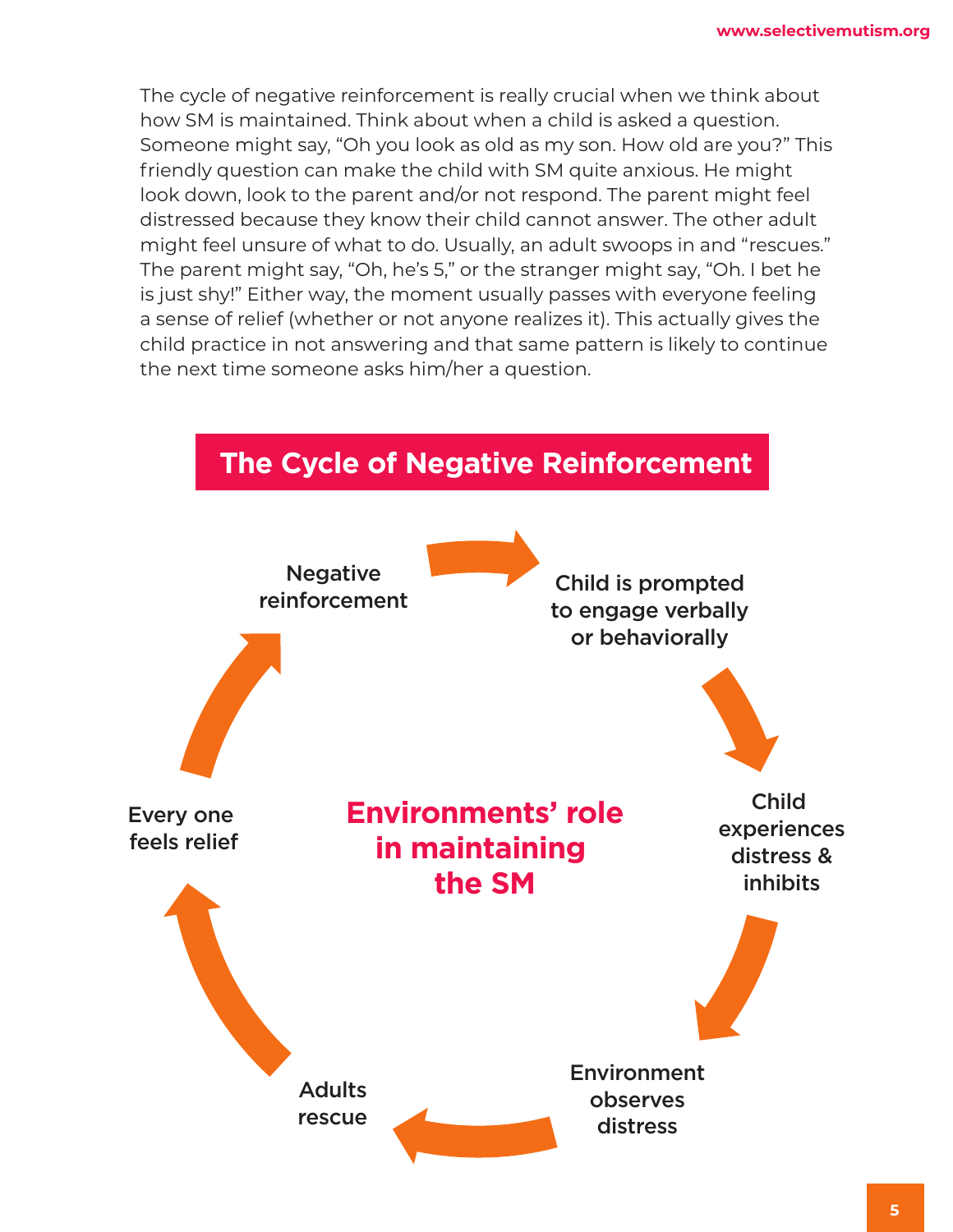The goal when working with a student with SM is to break this cycle of negative reinforcement!

 There are two other important notes to consider when trying to decide if a child is demonstrating characteristics of selective mutism. First, there is often a stark contrast in the communication of a child with selective mutism: they talk normally when they are comfortable, but are unable to talk when they are uncomfortable. If the child also has difficulty communicating in the home environment, please be sure to share these concerns with your guidance counselor, school psychologist, or speech language pathologist, as this may be an indicator of communication difficulties other than selective mutism. Also, if a child is learning a second language it is often normal for him or her to be silent during the acquisition phase of the new language. This is known as the "silent period." Please talk to your guidance counselor or school psychologist about your concerns.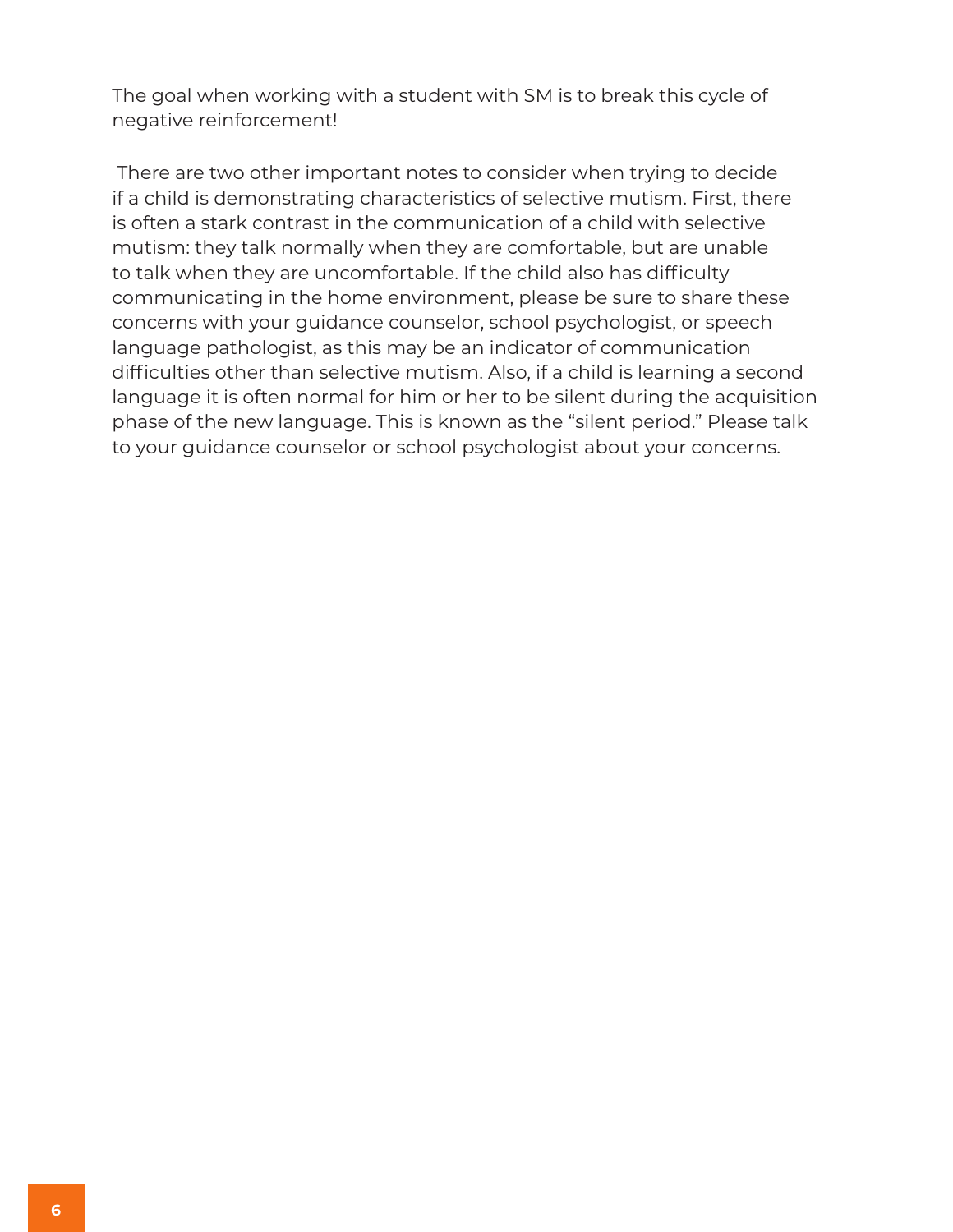## **how to address concerns with parents**

*How teachers can approach the topic of selective mutism with the parents of students exhibiting characteristics of SM.* 

It's not uncommon for teachers to be the first ones to recognize the signs of selective mutism (SM). Since children with SM are often chatterboxes at home where they are comfortable, parents might not realize how crippling their child's anxiety actually is at school. Often, parents have not ever heard of selective mutism. They might assume that their child is shy and just think that it's something they will outgrow.

When a student is demonstrating nonverbal behavior in the classroom, it will be essential to obtain information from the parent/caregiver about the student's communication in the home environment. Does the student engage in typical conversation (similar to same age peers) when they are comfortable (e.g. in their own home)? If the student talks normally at home, but you observe nonverbal behavior in the classroom, it is possible the student is demonstrating characteristics of SM.

If you suspect one of your students has selective mutism, it's important to first share your observations with a school administrator, psychologist, or counselor. Then, these observations can be passed on to the child's parents, as well. Keeping a notebook of observations might help you to be able to give specific examples of how and when the child is struggling. As a teacher, your role is not to diagnose a child, but detailed observations will help give the parents a clearer picture. A few examples might include if the child is speaking to the teacher, if the child is verbally interacting with peers, and/or if they are able to advocate for their needs and wants.

This news may sometimes come as a surprise to parents, since they often don't see the same impaired child at home. Some parents might not understand how to move forward with the information that you just shared with them. You can refer them to the school psychologist and/or recommend that they bring up these concerns with their pediatrician.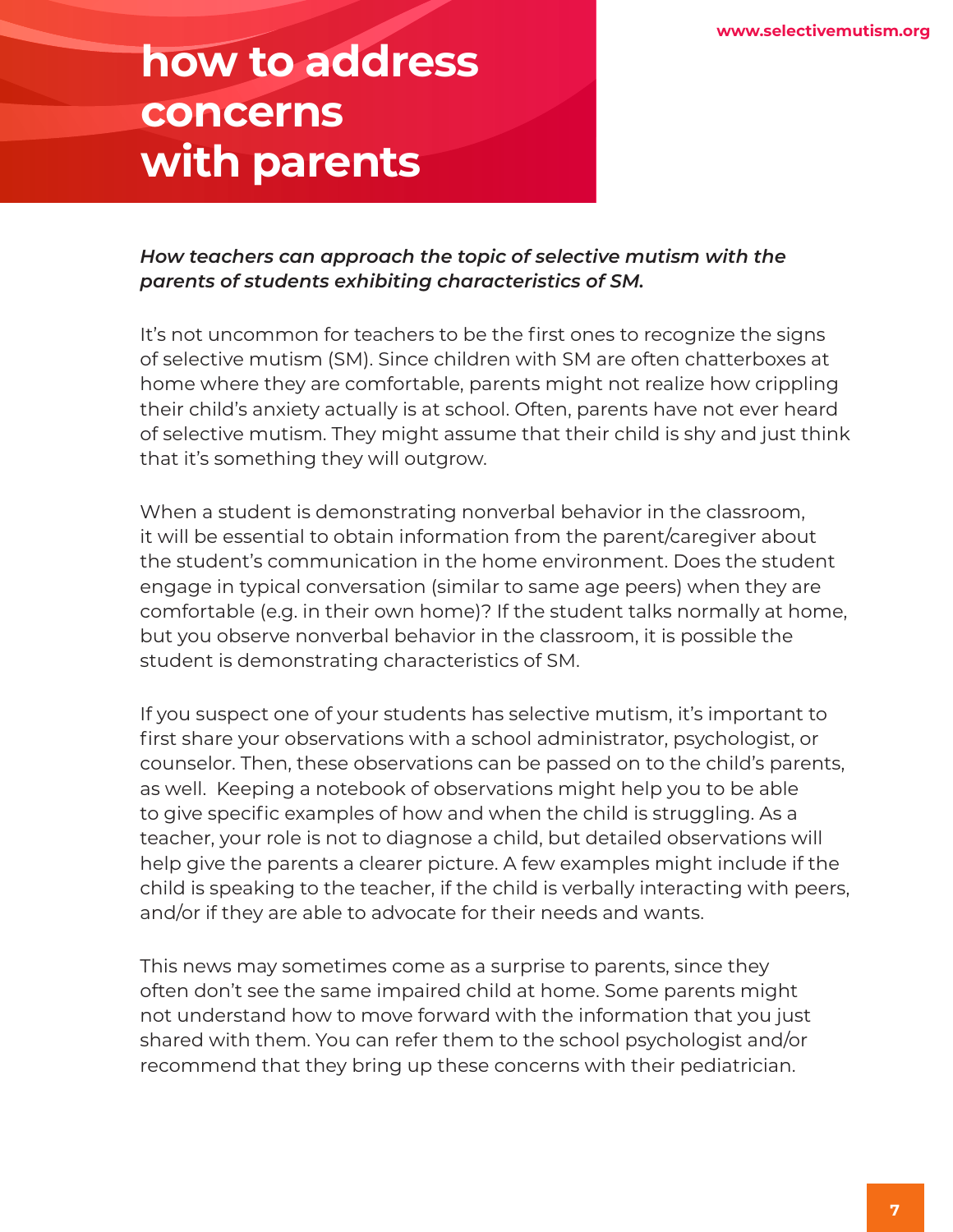Some parents might want to give it more time to see if their child will come out of their shell, but generally a child with SM needs appropriate interventions to help them start speaking. If the parents are not receptive to what you have shared and the student is not progressing after implementing strategies, you might need to have a school psychologist, counselor, or administrator help express your concerns. You could also invite the parents into your classroom to observe their child's behavior inside the school setting.

It's not always easy to share concerns with parents, but it's important to remember that speaking up for your student is essential for their future success. Early intervention is key, and you'll want to work as a team with the parents and treating professional to help your student have a successful and social school year!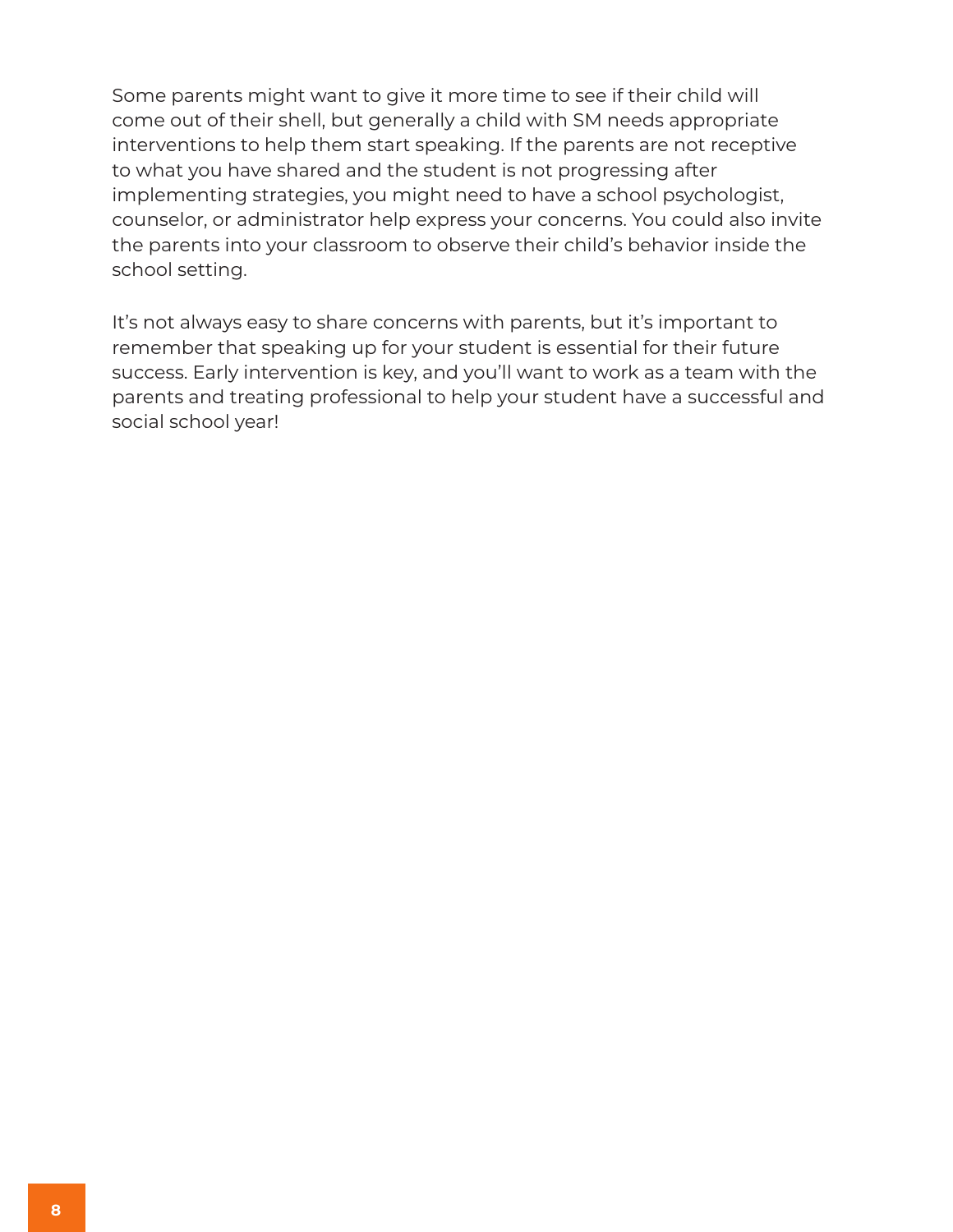## **school interventions**

*This section provides a description of potential interventions, setting appropriate goals for the child, speaking with and responding to him/ her, and working with clinicians.* 

## **Interventions**

The ideal interventionist may vary significantly depending on the child's age, symptoms, the district's requirements, and any co-occurring concerns. Some potential candidates to consider may be the school psychologist, school social worker, school counselor, school speech pathologist, or classroom aide. While the classroom teacher plays an important role in the intervention plan, s/he may not be the best person to play this key interventionist role. This is because the student with SM may simply require a much higher level of support than the teacher can provide while also meeting the needs of the other classmates. Some school staff may have worked with a student with SM, but most often they haven't. It's important to choose someone as the interventionist who is willing and able to learn more about SM and the best practices. It is helpful if the child is already verbal with the interventionist. Think also about the interventionist's scheduling availability. One-to-one meetings are typically necessary at the onset of intervention, and it may be better to meet in more frequent but shorter bursts (e.g., 4 times per week for 15 minutes) rather than one longer meeting per week.

## **How to Intervene**

Appropriately intervening with a child with SM in school requires asking her to step outside of her comfort zone, so building up a good rapport and describing why you're asking her to do these hard things is a necessary first step. When first meeting with the child, allow her to get to know you without immediate pressure to start speaking. This means avoiding questions, which is hard but possible, and choosing activities that the child will enjoy (rather than academic tasks). To help the student prepare for the upcoming practices, talk with her about how most tasks get easier the more they are practiced. This is certainly true for most academic skills.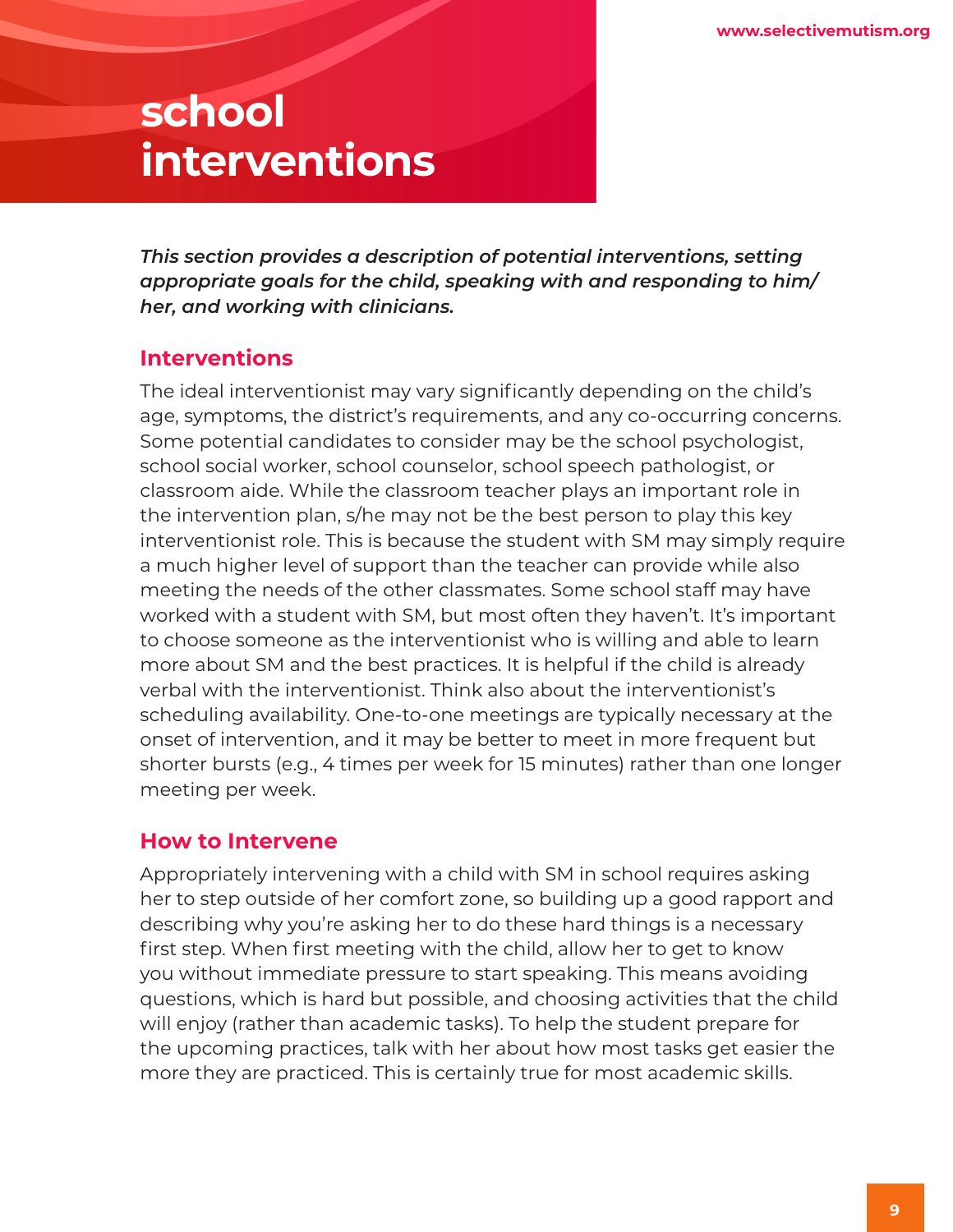The student may be involved in an after-school sport, and can probably remember their first few practices when there was so much to learn. Now, however, she could probably demonstrate some advanced skills! Being brave in school will probably feel pretty similar. It may be challenging at first, but with practice, it will get easier. For older kids and adolescents, you may wish to talk about how anxiety works in the brain and how we can retrain our brains to respond differently in anxiety-provoking situations through repeated practice. You can also reiterate that you are there to help them and to make sure that they aren't asked to do anything that is too hard.

### **Goals**

When working with a student with SM, you need to scaffold verbal goals for the child so that practices are organized in a stepwise format from easiest to hardest. In the best case scenario, the parent and child (if she is old enough) can be included in the development of the goals. Since each person's experience of anxiety is unique, each person's goals to tackle their anxiety will also be unique. The child should have every chance for success with each practice. This will allow them to feel accomplished and be more willing to progress into more advanced goals.

You'll notice that some of these goals may be best met when services are completed in a separate location (with no one else there), whereas others would be better accomplished if the interventionist pushed into the classroom, lunchroom, playground, etc. The interventionist may need to be flexible with the setting of the meetings based on the specific goals.

## **Easier Goals**

- Making sounds with the interventionist or teacher
- Answering forced choice questions from the interventionist or teacher when alone with them
- Answering open-ended questions from an adult when alone with them
- Answering questions from a friend when alone
- Asking a question to a trusted communication partner when given a script of what to say
- Talking with a trusted communication partner in a new place (e.g., another private office, in their classroom when no one else is there)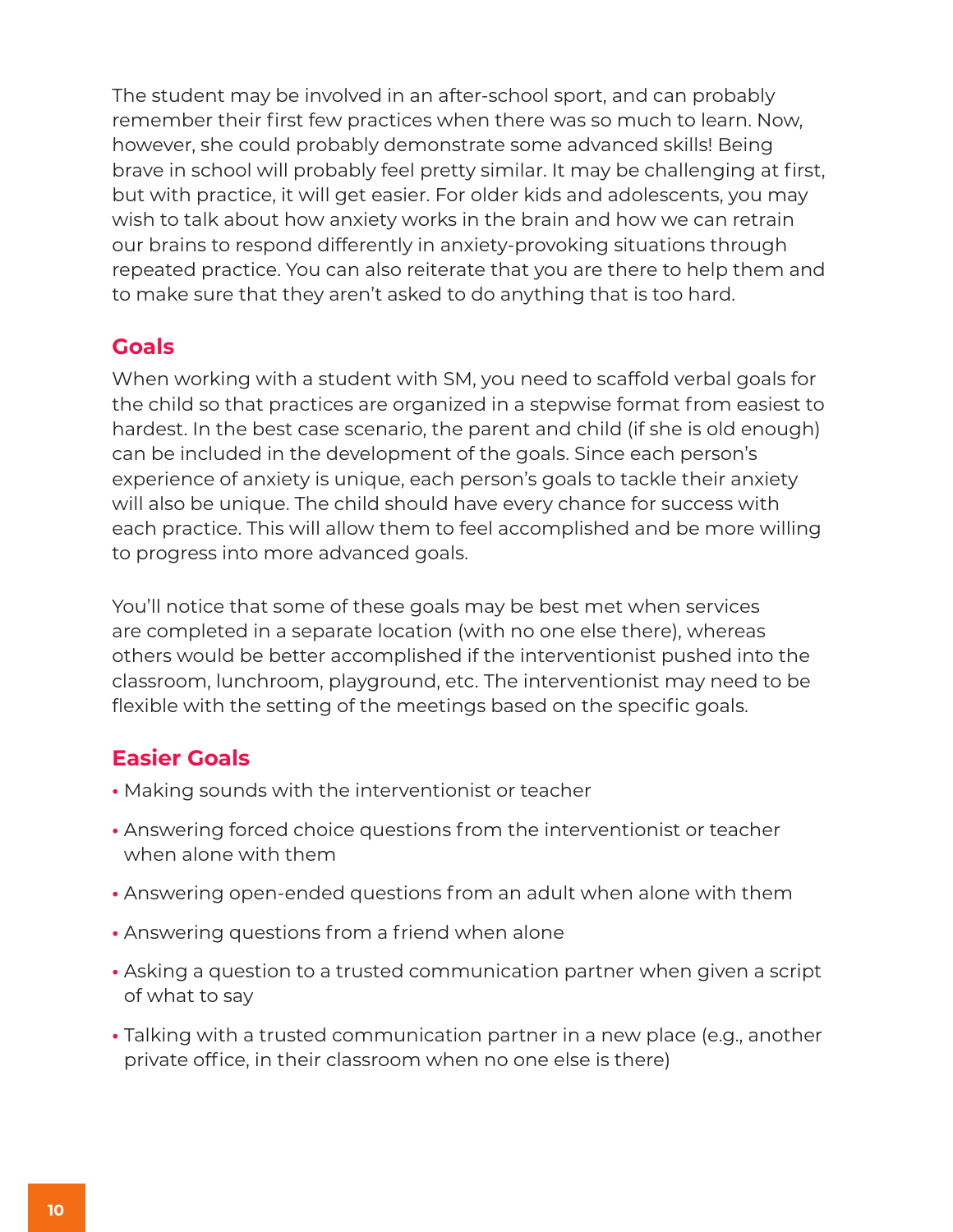## **Medium Goals**

- Speaking to a trusted communication partner in front of another person or in a small group
- Playing verbal games with a few friends at recess
- Participating in a small group of students—in the classroom, in a social skills group, or in a speech therapy group
- Speaking to different adults around the school—e.g., to borrow supplies from another teacher, to get a bandage at the front office, to order lunch in the cafeteria

## **Hard Goals**

- Answering when called upon in class
- Giving a speech in class
- Greeting someone with a "hello" or "good morning"
- Using social niceties like "please" and "thank you"
- Demonstrating self-advocacy skills
- Seeking out adult assistance when sick or injured

#### **Scaffolding Goals**

You may be wondering exactly how you may help a child who currently doesn't speak in school accomplish any of these goals! Think first about how you're placing expectations to speak. Are you asking the child to complete goals that are hard without first trying easier goals? Would the child speak with their parent or another family member at school to help you break the ice? Does the child speak to any friends while at school that you could include in the session? It's important to set realistic goals and be mindful about how you're prompting speech.

## **Questions**

The type of question you ask of a child with SM is very important. Yes/no questions (e.g., "Do you like school?") often lead to nonverbal responses (like nodding and shaking your head). Open-ended questions (e.g., "What's your favorite part about school?") may be too complex for some kids who are afraid of saying the wrong thing. On the other hand, forced choice questions (e.g., "Do you like recess or math better?") may be ideal since the script for the answer is already available. Be sure to wait a full 5-7 seconds after prompting for speech—kids with SM often need this time to reply. You may need to ask a couple of times in order to get the response you're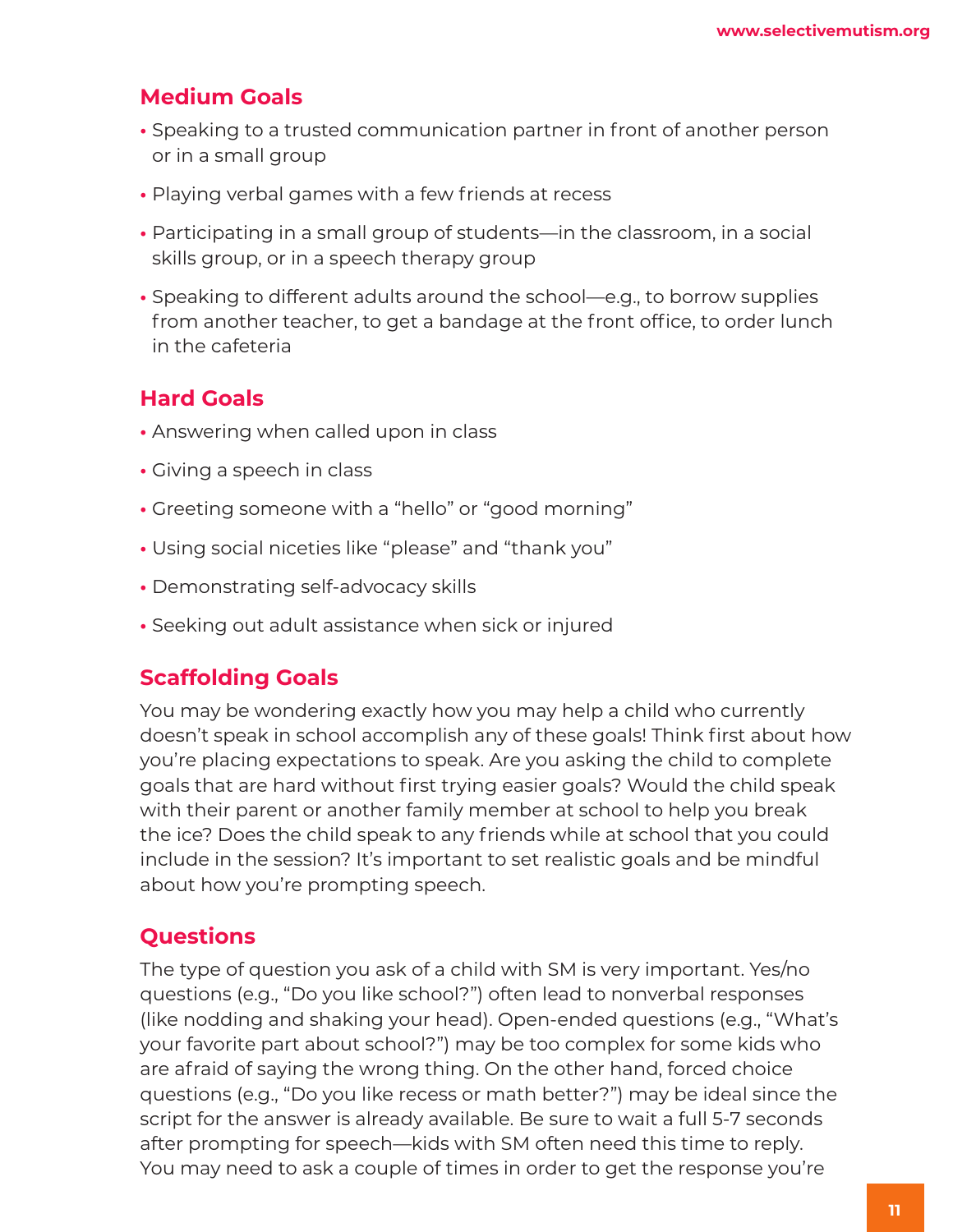looking for. If you've asked the same question a couple of times, you may need to find a different way to ask that question or even give the child a little longer to think. Even if you feel nervous or uncomfortable waiting in silence, try not to let the child see your nervousness as that would probably make them feel more nervous too!

## **Responding to Verbalization**

Think also about how you may respond when the child does accomplish a particular verbalization goal. Many children with SM do not like to be the center of attention and would find an exaggerated response to be very uncomfortable. However, simple and casual praise is great. For instance, you might respond "Thanks for letting me know that you've selected Uno to play today" or "I bet Mrs. Jones appreciated how nice and loud you were when you told her you needed a Band-Aid."

### **Rewards**

It's really important to pair practice with positive reinforcement, including specific praise and tangible reinforcers (stickers, check marks, and prizes). Parents often are willing to bring in small prizes that the teacher can keep for the child. Since we are asking these children to accomplish incredibly challenging tasks for them, there should probably be something in it for them! You could identify a few small items or privileges with the child that they can earn once they've accomplished a specific amount of brave work. It is also helpful if parents reinforce their child's bravery when they come home, so be sure to have a communication method to relay information about progress and any setbacks.

## **Collaborating with Clinicians**

Teachers may also be asked to collaborate with a clinical professional if the family is pursuing treatment for the child too. This may involve the clinician joining in on 504 Plan/IEP meetings and periodically scheduling phone calls to discuss progress and goals. Some clinicians may wish to provide direct intervention at the school or during the school day as well. In fact, this is probably the most effective way to help a child learn to be brave at school. Treatment sessions in a clinical setting may not promote generalization of goals very readily since kids tend not to spend much time in offices, whereas intervention is often much more effective in the community or school because those are the settings where speech is necessary and functional. The clinician may wish to assist the child in speaking to their teacher, in speaking to their friends, in helping teachers to collect necessary assessment information, etc. The clinician may also offer some suggestions to educators about additional strategies to consider.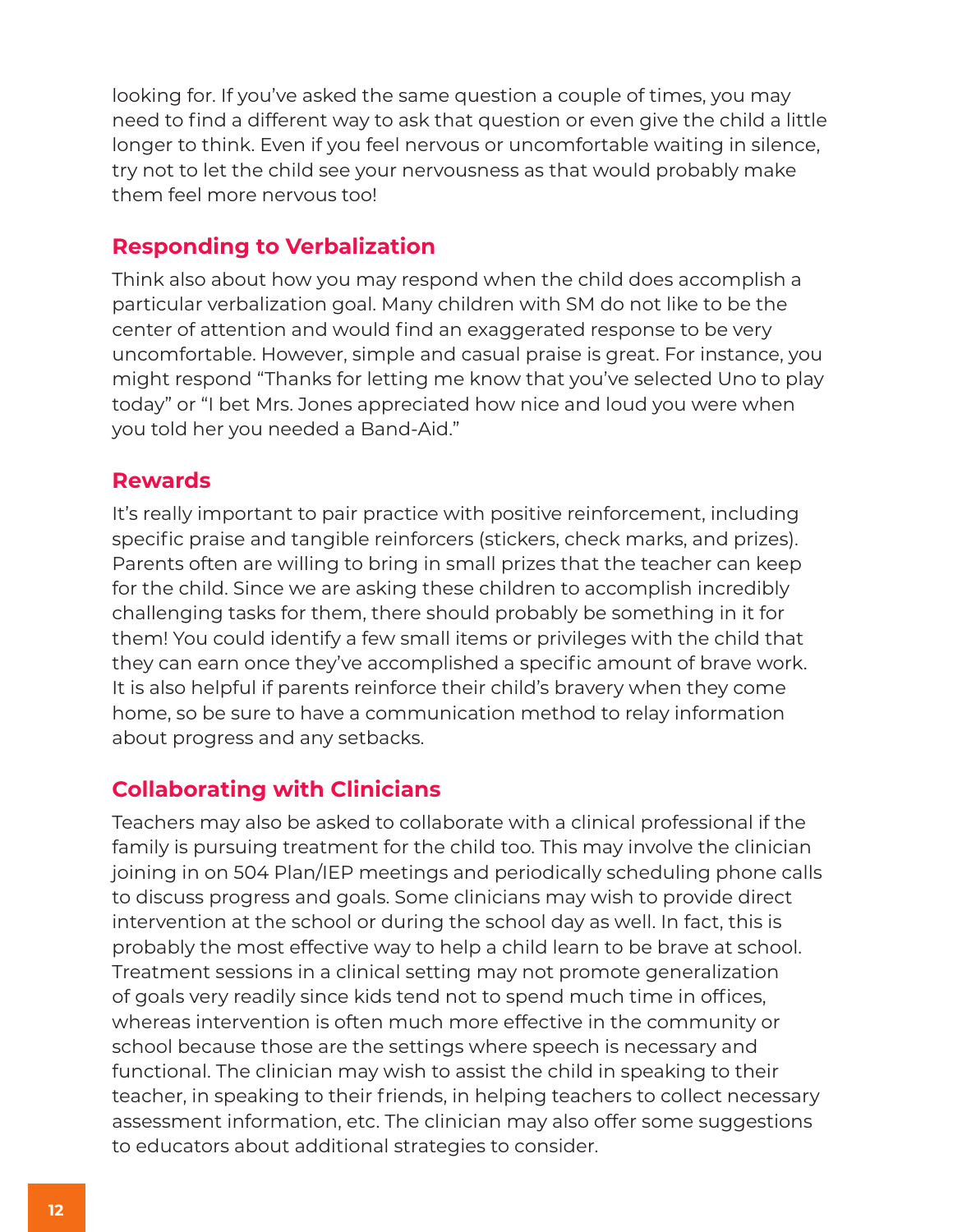## **quick tips for teachers**

*Some basic tips on how to interact with your SM student.*

## **Provide a warm classroom environment with lots of encouragement.**

- Whenever possible, incorporate the student into activities.
- To help them feel part of the classroom, it may be helpful to give the student a job that does not require verbal behavior, such as putting up a bulletin board or performing a special task for the teacher.

## **Initially, avoid questions.**

- Even saying "Hello, Lily!" elicits a response.
- Instead, say something like: "It's so good to see you this morning, Lily. We're going to have a great day today."

## **It's best to start with descriptions, reflections, and play by play.**

**•** Great job walking to your seat this morning, Lily. Great job walking to your seat on the carpet. Now you're sitting down on the green circle, etc. I see you're picking up the red lego, and now you're reaching for the yellow piece, etc. I see you're building a tall tower with your legos—I love tall towers!

## **When child is warmed up, it's best to ask forced choice questions.**

- "Do you like pink or purple better?" "Does your house have stairs or no stairs?" "Did you ride in a car or on a bus today?"
- Even if you begin asking a yes/no question, you can always add "something else" to the end to make it forced choice. "Would you like goldfish? … Or something else?" "Did you ride with your mom today… Or with someone else?"
- When Lily answers a question, positively reinforce with a labeled praise: "Thank you for telling me pink!" "Great job telling me you want goldfish!"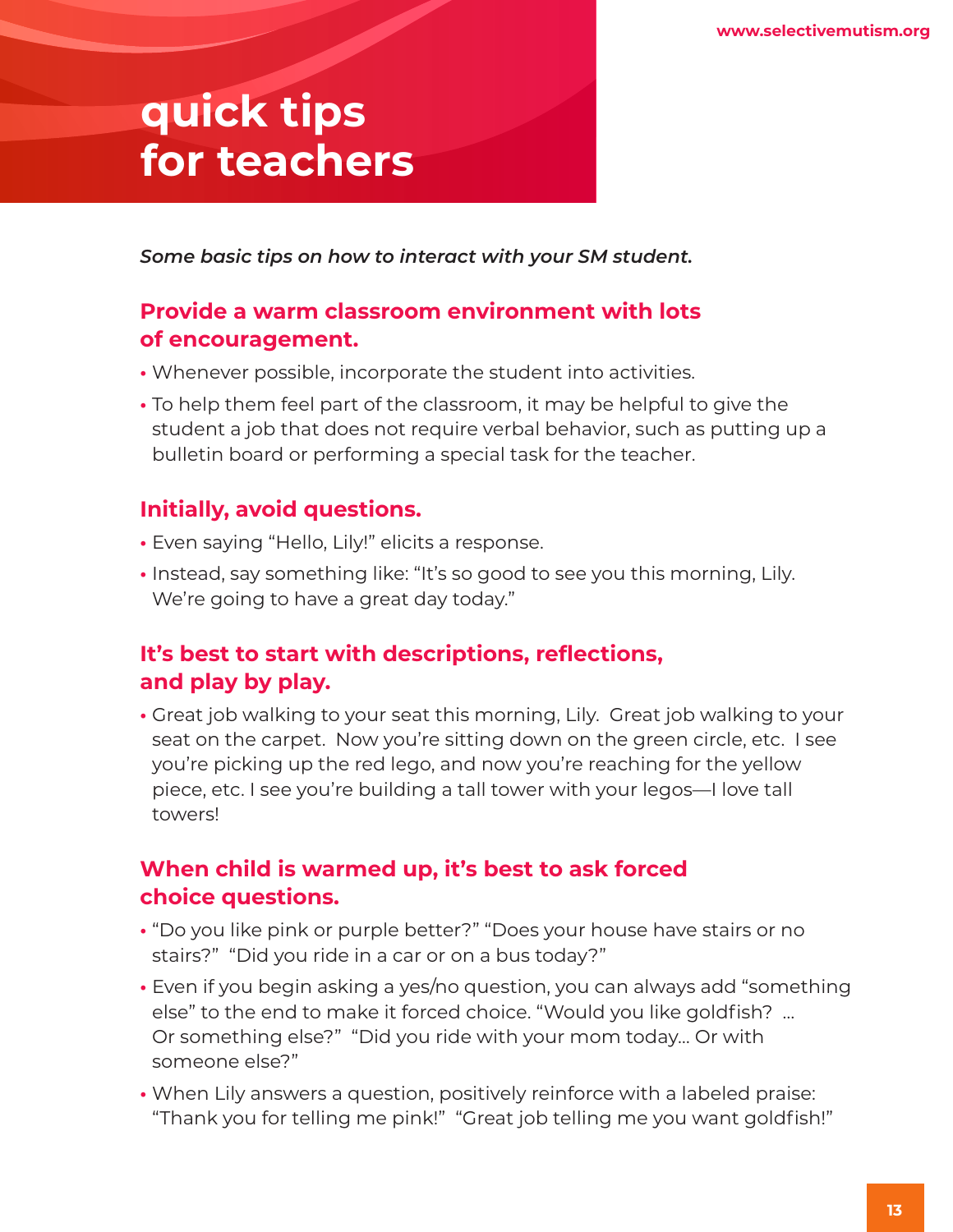## **Avoid mind reading. Instead, reinforce speech and not gestures.**

- If you see Lily pointing or shaking her head yes/no, say, "I see that you're pointing at the blue chair. Do you want to sit in the blue chair or somewhere else?"
- When Lily responds, positively reinforce with a labeled praise: "Great job telling me somewhere else! Would you like to sit in the red chair or the yellow chair?"

### **Wait 5 seconds.**

If you ask a forced choice and the child doesn't answer—wait 5 seconds. Then repeat the question. It's important to give her time to process and answer.

### **Consider using video to communicate.**

**•** Consider communicating with and getting to know your student by having them record a video at home of something they are interested in (e.g. about their pet, their room, what they did on the weekend, etc). It may be necessary to watch this video initially without them present and then talk with them about the video when you see them. Consider small steps to work toward watching the video together.

## **Use lots of specific praise.**

- When you see any interaction, including a smile, a wave, moving closer to a peer, or handing you a piece of paper, acknowledge this with specific praise—"Great job handing me that paper!" "That was really brave to smile at Anna!" etc.
- Children with selective mutism can and do make lots of progress, but it usually occurs in small steps.

## **If other children say, "Lily doesn't talk/speak/etc."**

**•** Correct them and say, "Lily does talk. Lily is working on building her brave muscles and talking at school."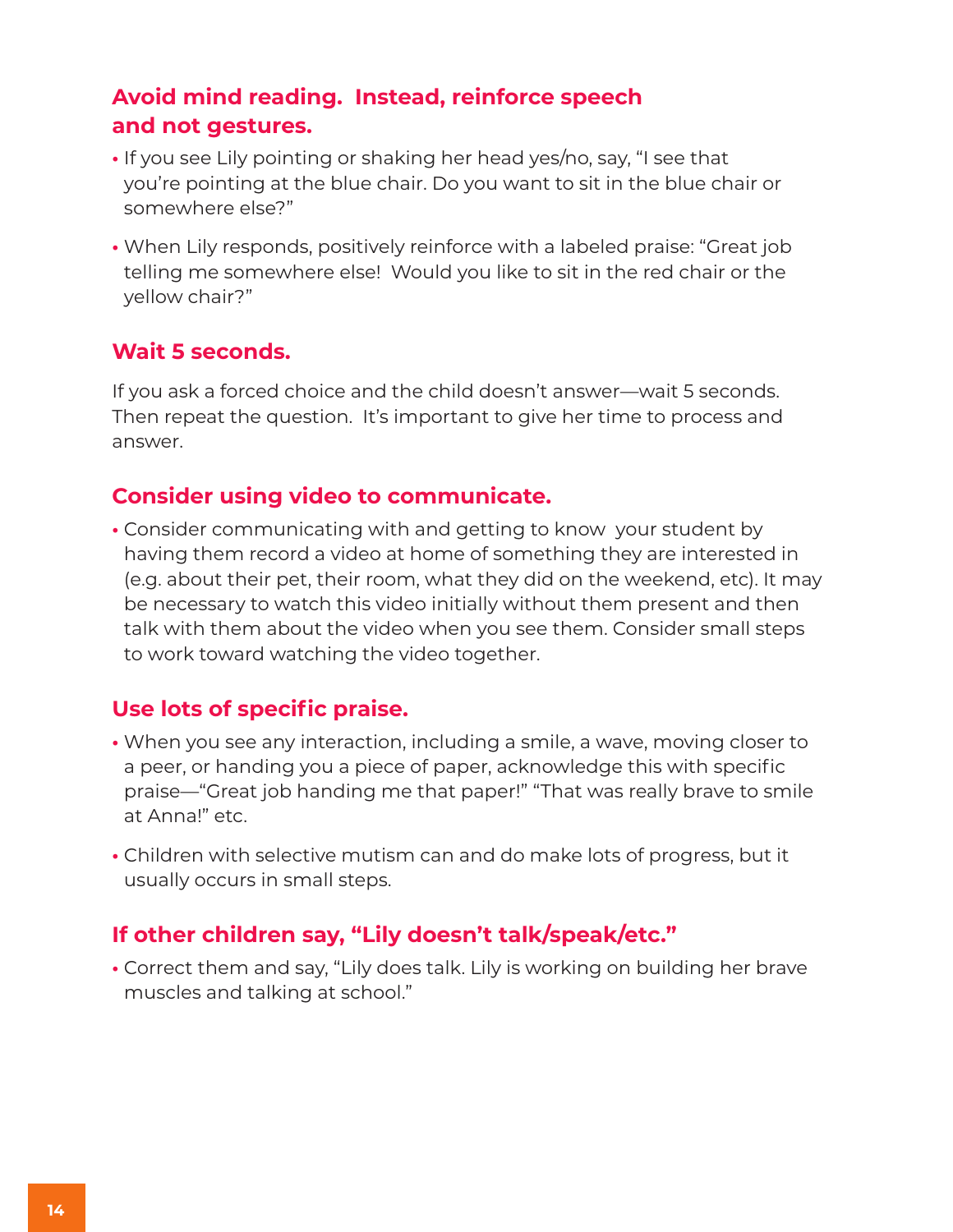## **Help engage and facilitate play.**

**•** Anxiety makes it very difficult for children with SM to initiate or join in play and other interactions with peers. Suggesting activities to do at free time and recess and giving tasks to the child with selective mutism and a peer to do together ("Sarah and Anna, go ahead and clean up the art center.") are extremely helpful.

## **Offer small groups.**

**•** If the child is too anxious to complete a task in front of the whole class, offer an opportunity with a small group or to complete the activity one-onone with you. This lessens anxiety and social demands.

#### **Accept non-verbal responses.**

- If the child with selective mutism is just too anxious to answer or participate, offer and accept a way for them to respond non-verbally.
- Remember, this will be temporary—with the expectation that eventually they will be able to use their verbal responses.
- Say something like, "go ahead and point to the one you want."

#### **Remain positive.**

- Do not reprimand or punish the child for not talking, and avoid using guilt to try to get the child to talk.
- Children with selective mutism are extremely sensitive to criticism and can easily be overwhelmed if they feel they are failing or disappointing someone. The student is not being defiant by not talking.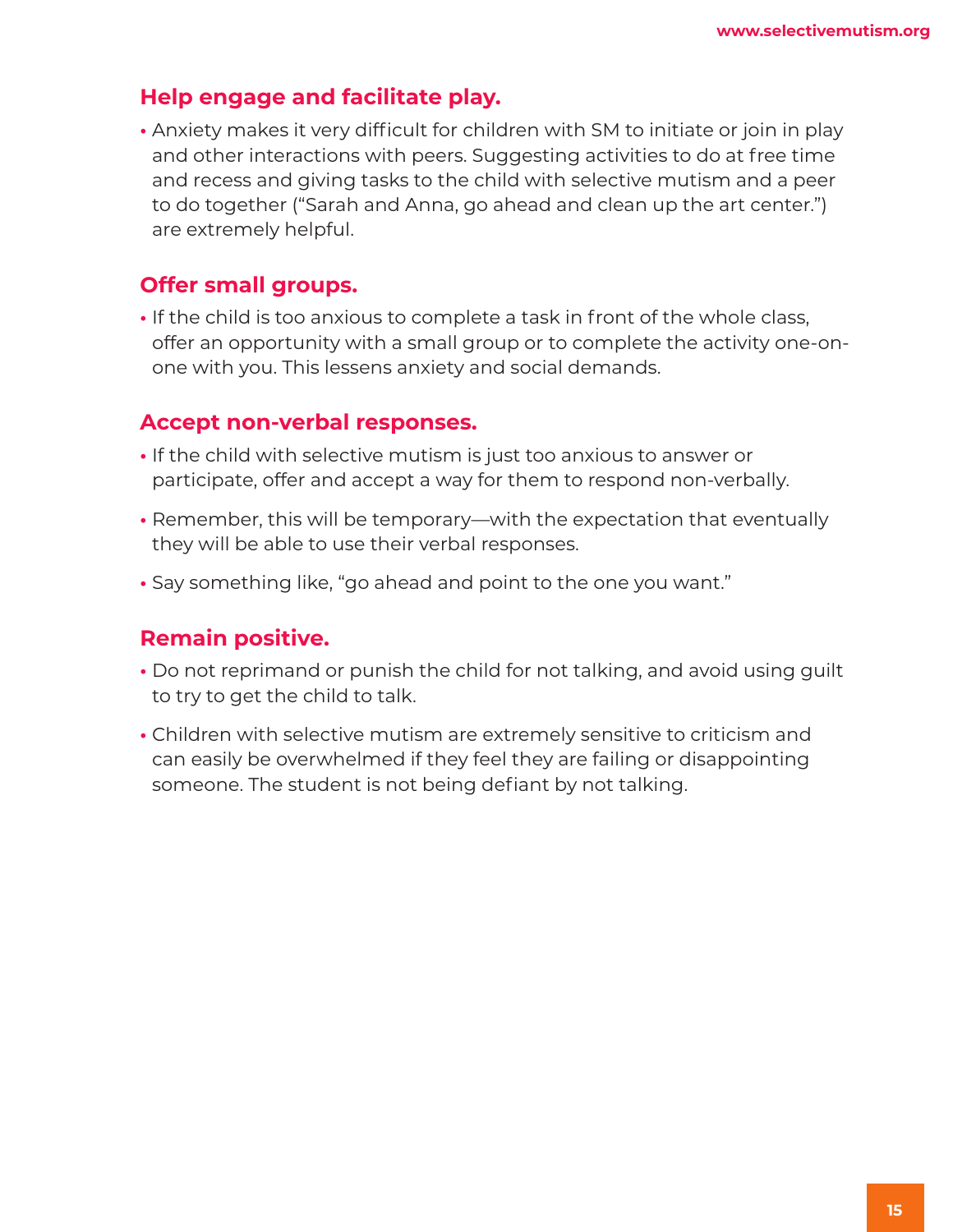## **discussing SM in the classroom**

*Tips for teachers on how to talk about SM in their classroom, both in groups and individually.*

## **Why you should talk about it**

Often, students have questions when they notice their classmate isn't speaking at school. They may ask teachers "Can he talk?" or "He doesn't talk to me…does that mean he doesn't like me?" Some educators worry that by addressing the lack of speech, they will call unnecessary attention to the student with SM. But it is generally very clear that there is a student who "doesn't talk," and by addressing the situation in a developmentally-sensitive and factual way, educators may dispel any mistaken ideas that students have already developed. Moreover, in discussing the strategies highlighted in this guide, you can also foster a classroom culture that may encourage the child with SM to feel more comfortable and begin using their voice sooner.

Depending on the preferences of the student and their family, as well as the dynamics of the class, it may be better to address the group as a whole or address specific individual students in private conversations.

## **Group Discussions**

The first step will be securing the student's and his family's consent to start a discussion. Likewise, you will want to confirm if the student would like to be present for the discussion. Some children with SM don't mind (or even appreciate their teacher handling the class's questions), while others would feel uncomfortable with the extra attention. If the child elects not to be present, perhaps he could come in late or visit a different teacher at the designated time. Involving the family may also be helpful; for instance, the student's parent may be a guest reader for story time and may wish to lead or support the group discussion.

For preschool and elementary-aged students, the story format may be an excellent place to start. There are a growing number of story books featuring children with selective mutism. Some examples are *Leo's Words Disappeared (Lola's Words Disappeared)* by Elaheh Bos, *Maya's Voice* by Wen-Wen Cheng, and *The Loudest Roar* by Clair Maskell. Another idea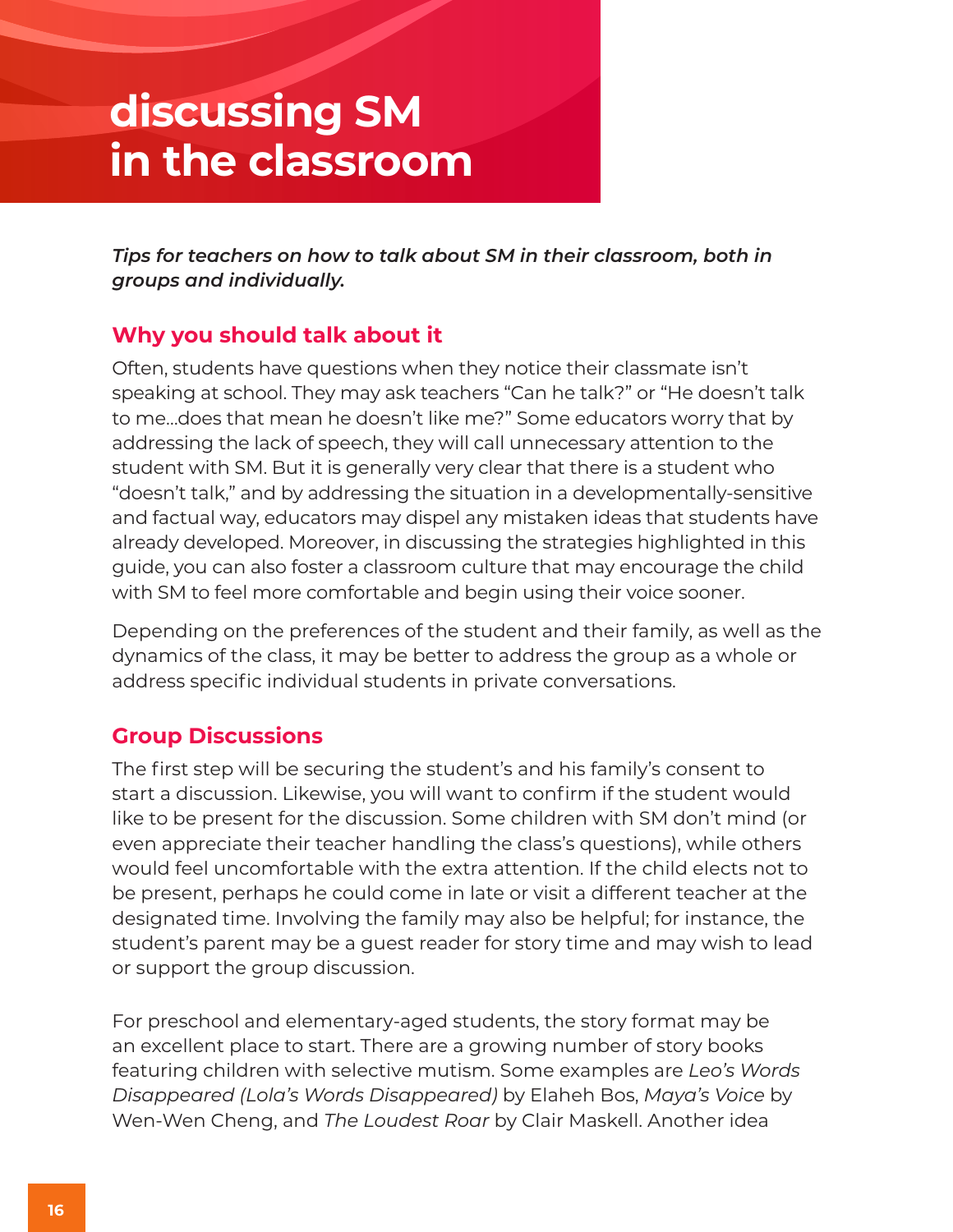would be for the child/family to lead a nonverbal game to enhance the classmates' understanding (e.g., Mad Libs, charades, etc.). This could be done in small groups or with the entire class, depending on the child's comfort level.

It's important for the other students to know that their classmate with SM is just like them in many ways. The group discussion could include a list of hobbies, pets, favorite sports teams, video games, etc., to demonstrate that just because the child with SM doesn't speak at school, he is a regular kid! Some children with SM also feel comfortable in showing a video of themselves speaking openly from home with their classmates. This can be a great way to let the class get to know the student with SM in a much more personal way and it can be a great goal for the child with SM to practice being braver at school. If the student with SM isn't quite ready for a video, a good alternative could be to show photos from home where the child is relaxed, playing with siblings, enjoying a favorite hobby, or on a family vacation.

Teachers will also probably need to offer more information and answer questions. Here are some important points to consider including:

- The student CAN and DOES talk, but talking at school feels hard for him right now.
- By being accepting and inclusive, the class can help their friend feel comfortable. The class should be sure to include him in play activities and group work.
- Students should never try to pressure their classmate to speak.
- If the student with SM does talk to another student or in front of the class, it will be important for the others not to make a big deal about it.
- It's important to give the student opportunities to speak for himself and to be patient if it takes longer for him to answer.
- Asking choice questions may help the student feel more comfortable speaking (students may need some assistance in how to use forced-choice questions).

Since many students will have never met another child who "doesn't talk at school," they may not understand that their classmate is unable to speak due to anxiety. So, you may also wish to talk about other anxieties that may appear in school to help them understand. For example, many students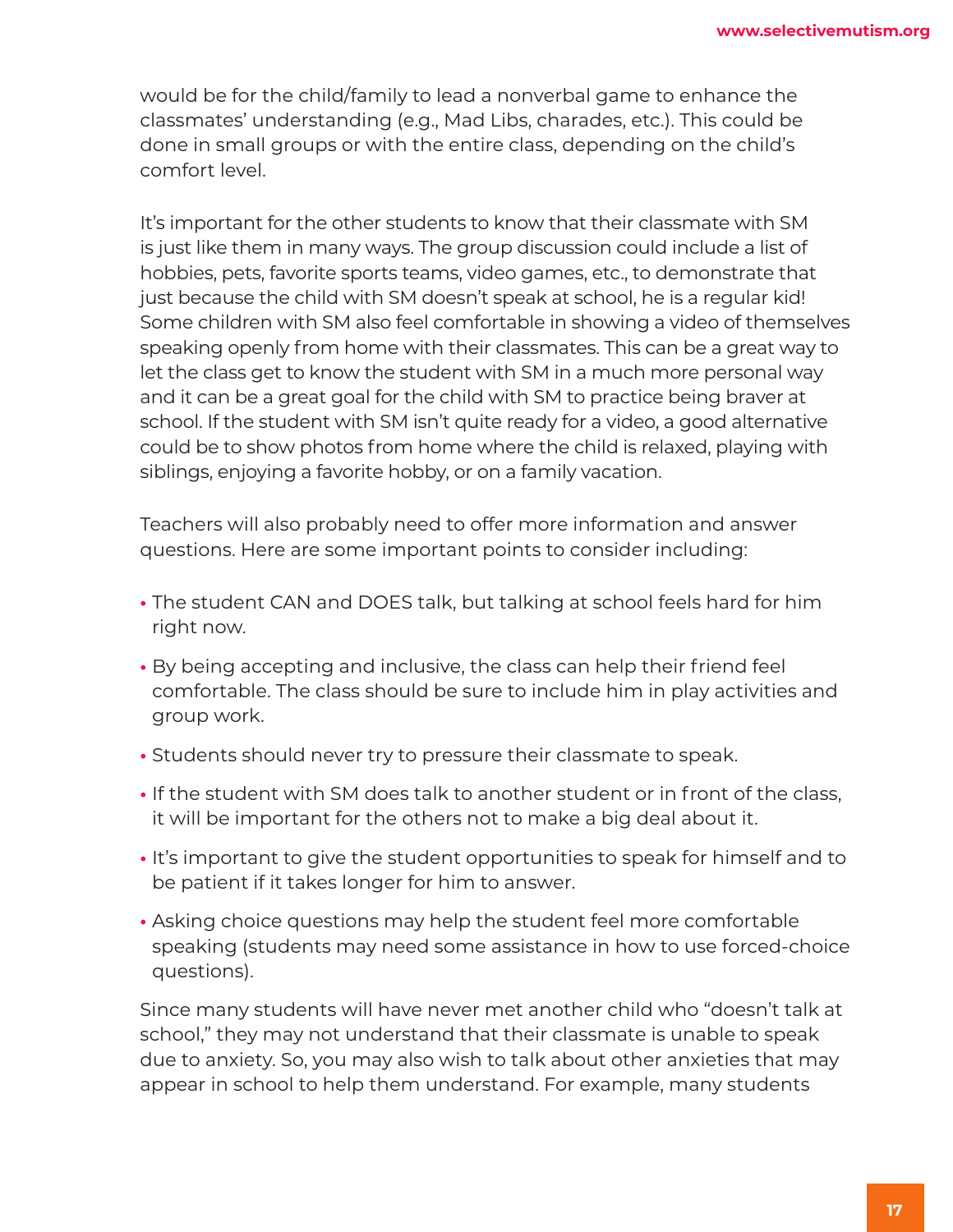can remember feeling nervous about giving a speech in class, about taking a big test, or about making new friends early in the school year. They might even remember asking their parents to stay home or getting a stomachache because they were so nervous. Their classmate with SM feels those same butterflies in their stomach, that same racing heart, the same nervous thoughts when others ask them questions. By drawing a parallel between SM and other worries and anxieties, the class may be able to better empathize with their classmate with SM.

## **Individual Discussions**

- There are some situations when a group discussion would be inappropriate:
- The child with SM or their parents/guardians do not feel comfortable with a group discussion
- A particular child or group of children are being overly "helpful"
- The child with SM is being mistreated or bullied

Some well-intentioned children will engage in lots of "rescuing" behaviors such as speaking for the child, mind-reading, and/or helping their friend in other ways (e.g., gathering their materials for them at the end of the day). If you notice this, speaking to the child or children about what is helpful and what is not would be appropriate. You may wish to offer something like, "I can see that by answering for him, you are trying to be helpful. I bet he appreciates that you're trying to be a good friend; I know I do! Since he can talk though, it's important to give him the chance to speak up. That's the best way to help him feel braver here at school."

On the other hand, when a peer is mistreating a child with SM, it's important for educators to step in. While this (thankfully) doesn't happen too frequently, it's important to intercede as the child with SM will likely be unable to assert themselves or ask for assistance from the teacher. To hopefully prevent such situations, educators may wish to pair the child with a "buddy" who is kind and compassionate, whose presence might diffuse negative behavior. If the child is completely non-verbal, the buddy can also report if any mistreatment is happening when the teacher isn't present. It may also be a good idea for the teacher and the child to come up with a non-verbal sign to signify that he/she needs help.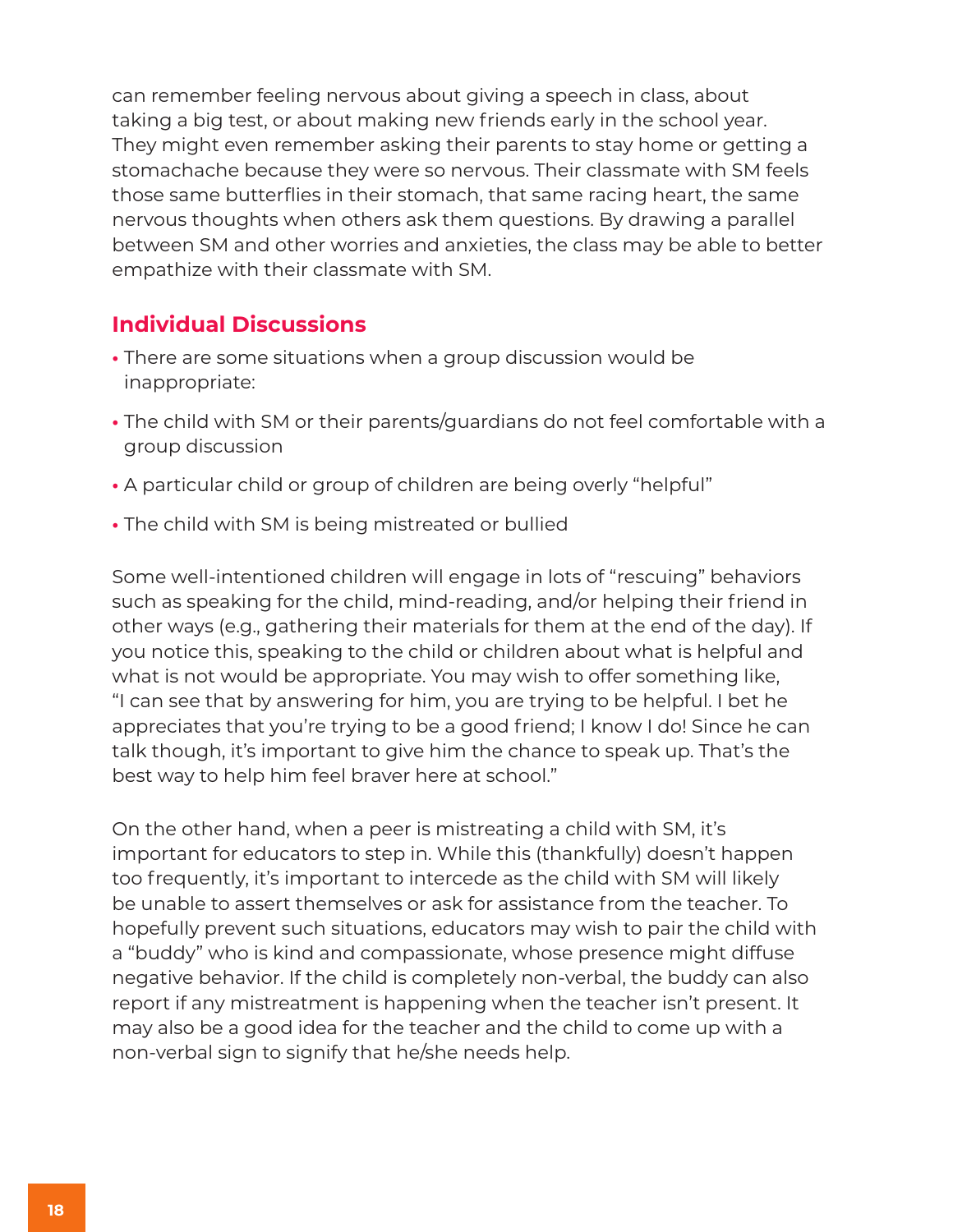Sometimes children with SM aren't being mistreated or bullied, but they are being bothered by their classmates in other ways. For example, other classmates may get into their personal space or make them play the same non-preferred game each day during recess. Depending on the child's goals and comfort level, you could help the student with SM come up with a script of what to say to help them handle the situation her/himself (e.g., "Let's play something different today.") or ask the child with SM something like "Do you want to keep playing this game today or would you rather play something else?" to help them speak up to their friend.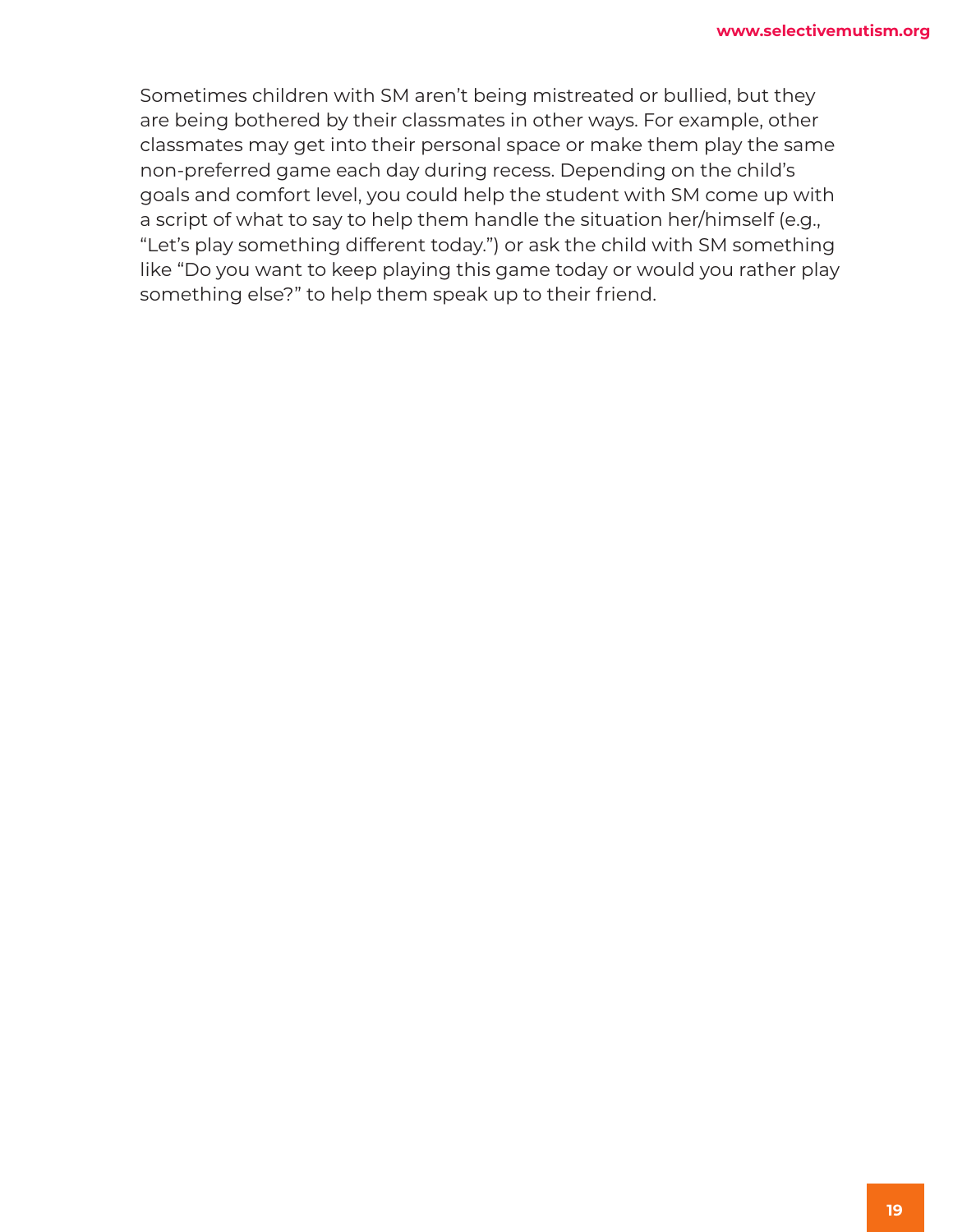## **504/IEP accommodations/ interventions**

*Under the Individuals with Disabilities Education Act (IDEA), a student is eligible to receive special education and/or related services if it can be determined that the student has a disability, and as a result of that disability, needs special education to make progress. According to the Department of Education, any public school child who is eligible for and receives special education and related services must have an Individualized Education Program (IEP). Students who do not meet the criteria spelled out by IDEA may still qualify for help under Section 504 of the Rehabilitation Act of 1973, also known as "Section 504" or "a 504 Plan."*

*The following are potential accommodations that can be incorporated into an IEP or 504 Plan for children with SM. The level of accommodation should change as the child progresses. Goals should be reviewed and revised frequently.* 

## **How are most children classified?**

Every district and even different districts in the same state approach classifications differently, so there is no one way to approach this question. The most commonly used IEP classifications are:

#### **1 Other Health Impaired (OHI)**

This covers SM as an anxiety disorder and the child would be eligible for the full range of interventions/services

#### **2 Speech and Language Impaired**

Children with SM may also have a co-occurring speech/language disorder. It is challenging to fully assess this when the child cannot yet speak during assessments. Nevertheless, this classification may be appropriate at times and can open up speech/language services for the child. Some children will receive this classification without other co-occurring speech/language disorders.

#### **3 Emotional/Behavioral Disability, Impairment, or Disturbance**

(ED; labeled differently throughout the country) - ED is typically characterized by severe behavioral difficulties (significant conduct problems) so many clinicians who work with children with SM opt for OHI as a classification. ED may carry some stigma and parents may have concerns about specific long term consequences related to that label.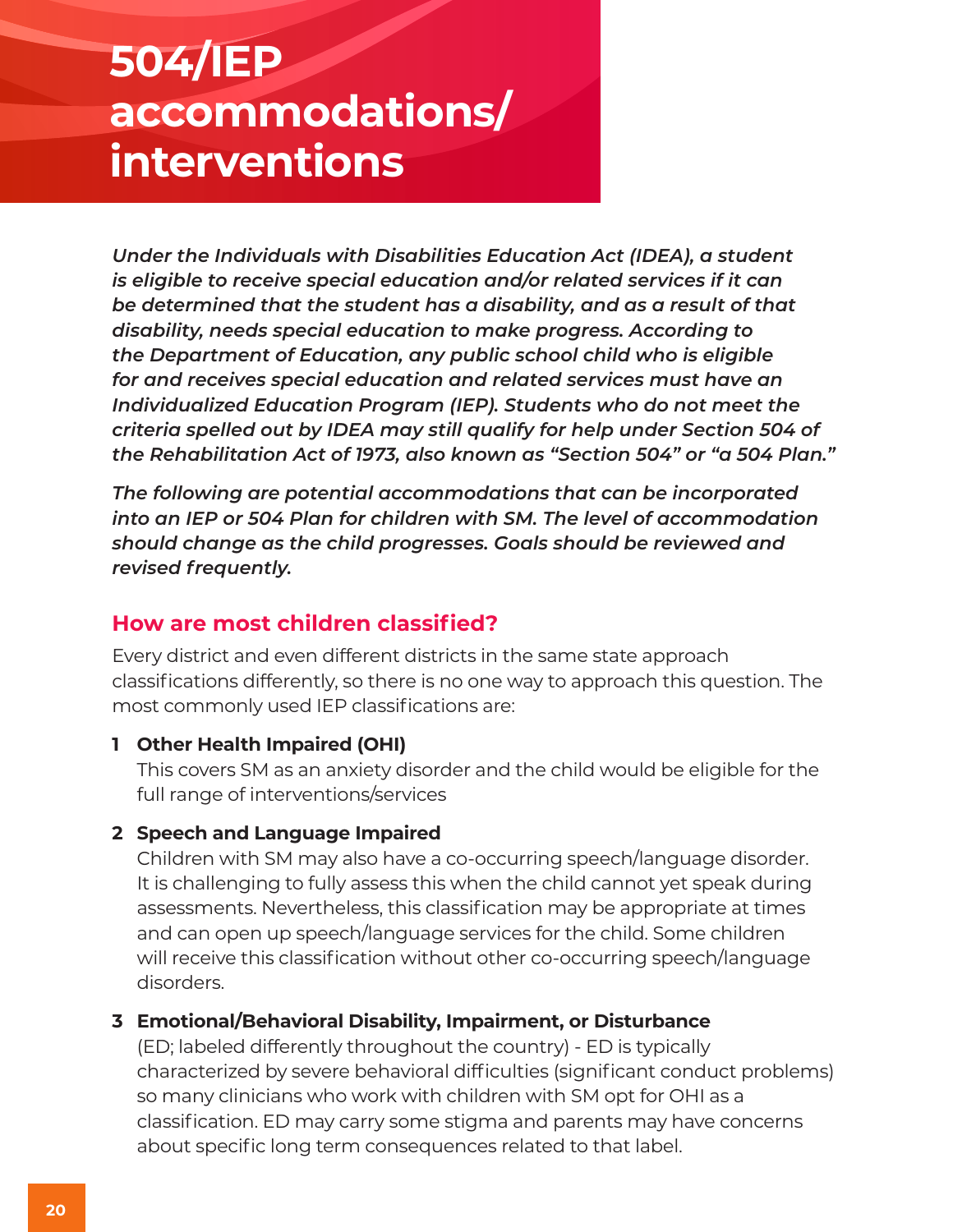Similarly, there is a great deal of variability in terms of what a school can or will provide with a 504 or IEP. For example, some schools are quite open to accommodations at the 504 level even if it involves intervention. Other schools would require an IEP. A list of possible accommodations and interventions is below.

## **Accommodations/Interventions**

- **• Speaking with Adults**
	- ° Child can nonverbally indicate lunch choice
	- ° Adults avoid placing speech demands that would be too hard for the child
	- ° Scheduling private meetings with any new teachers, preferably before the school year starts

#### **• Speaking with Peers**

- ° School to help parents identify children for playdates outside of school
- ° Interventionist facilitates play and verbal interaction between student with SM and a preferred friend

#### **• Tracking Progress**

- ° Across days and weeks, to be shared with caregivers, school team and others working with the child
- ° Behavior chart/Daily report card (DRC) to communicate progress (e.g., raises hand in class twice during morning meeting, answers to teacher in group discussion during morning and afternoon; see sample on page 23.)

#### **• Accommodations for the bathroom**

- ° Nonverbal signal that the child needs to go to the bathroom
- ° Child is prompted to use the bathroom at specific intervals (particularly appropriate for young children)

#### **• Accommodations for Assessment**

- ° Parents invited to be present during assessment administration
- ° Parents trained to administer some assessment protocols at home
- ° A comfortable communication partner (e.g., previous teacher, interventionist) administers the assessments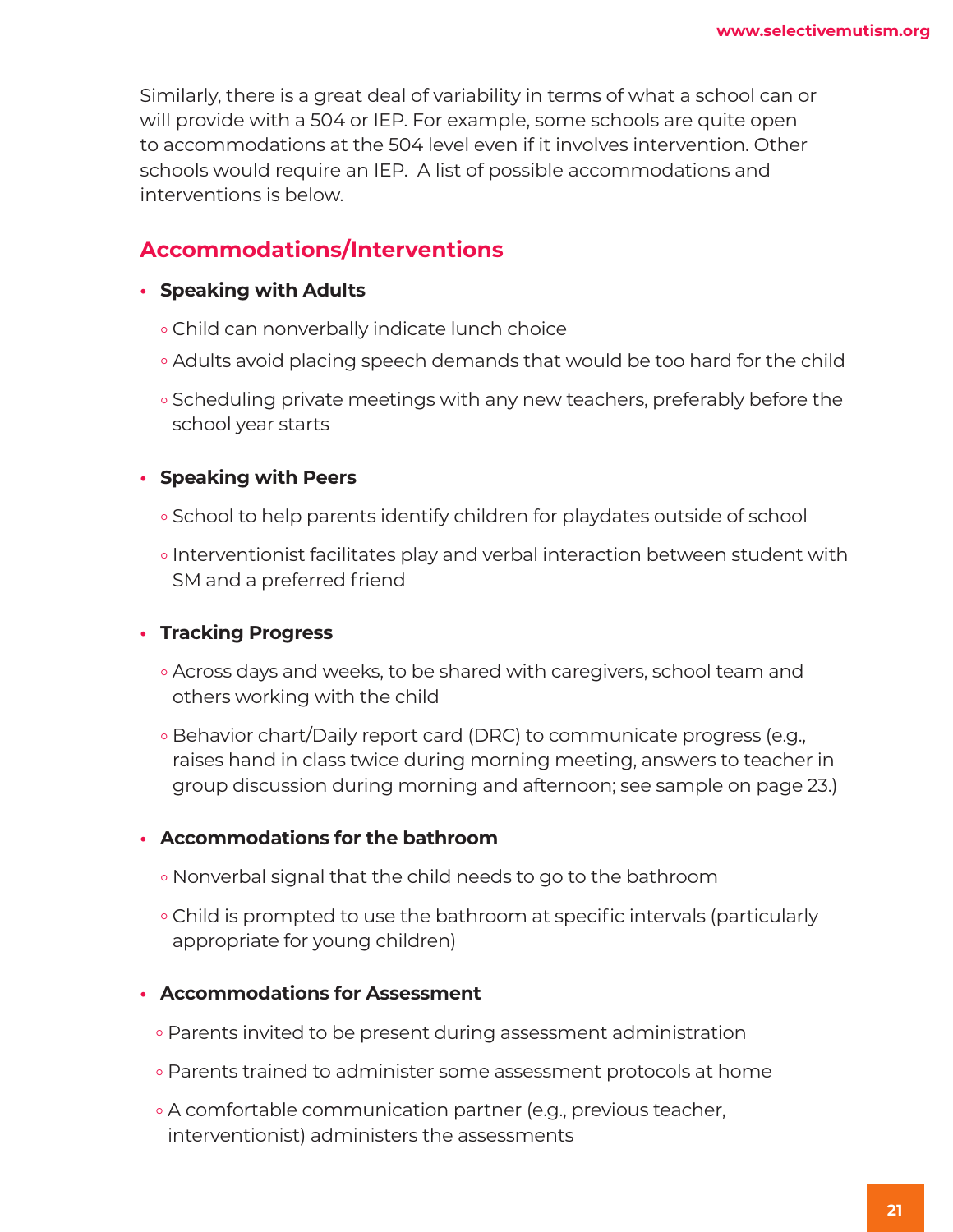- ° Provide exclusively nonverbal methods of assessment until the child is verbal with the assessor
- ° Allow child to record content at home when appropriate

#### **• Outside Consultation**

- ° School team should participate in consultation with outside treating professional to learn the strategies being used to help the child with their speaking goals; this may include a training session where specific skills and strategies are reviewed
- ° School team should collaborate with the outside treating professionals on a regular basis (e.g., weekly, biweekly, monthly) depending on the level of impairment

#### **• Counseling**

- ° May include 1:1 sessions with a counselor or psychologist to facilitate and extend speech and ideally would move out of the classroom to include more people, places, and activities, such as visits to specials teachers or a scavenger hunt around the school
- ° Counseling or speech/language services can be very successful in helping speech generalize when the intervention is in the classroom or in a small group setting
- ° "Lunch bunch" or other social based group, where the child has an opportunity to practice speaking in a small group, often led by a school social worker, psychologist, or counselor; ideally, this would start with peers the child already speaks to and then would vary the children over time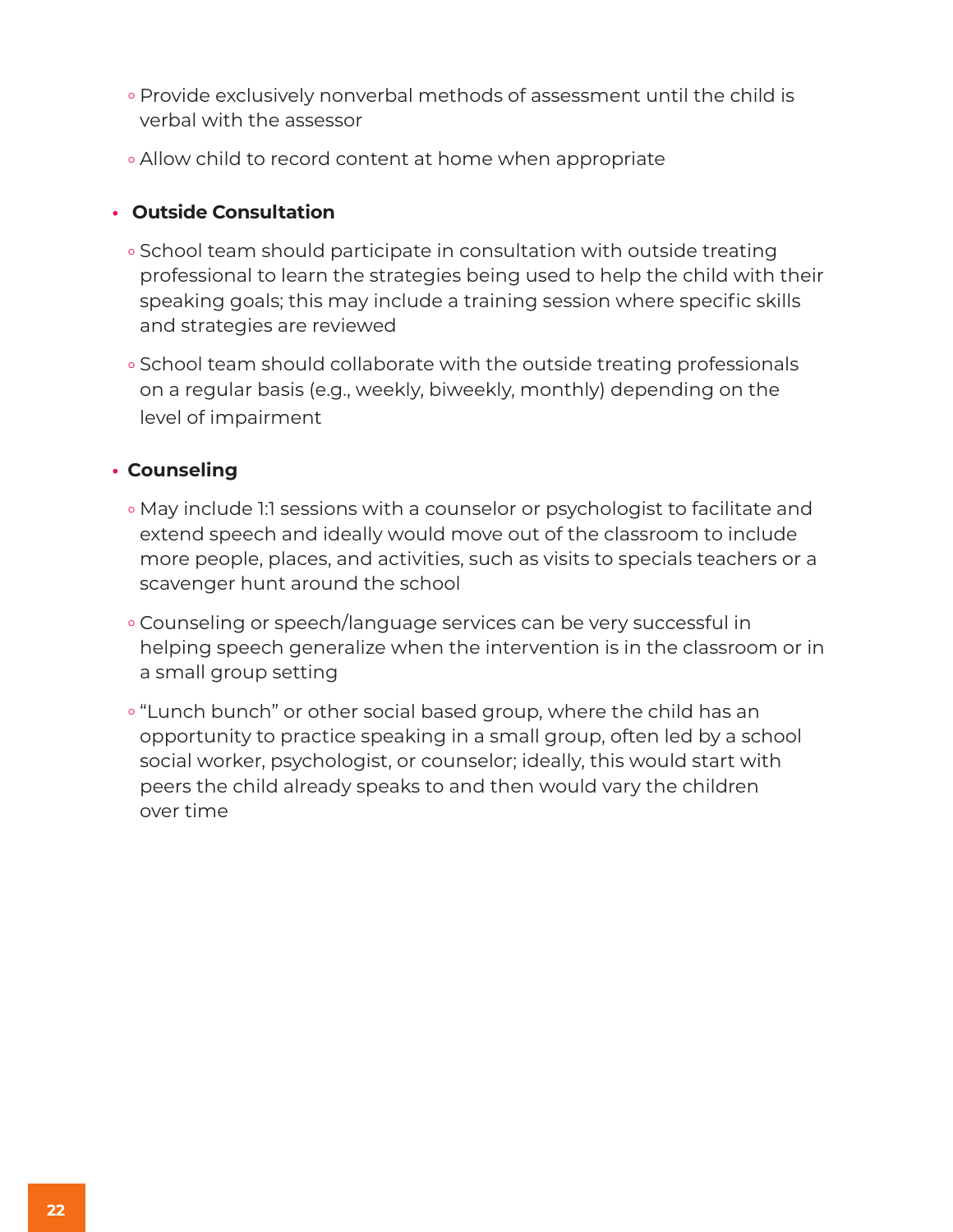**•** Sample Daily Report Card to be sent back and forth between teacher and home

| $\overline{a}$                                             | <b>Jose's Weekly Chart</b> |         |                 |          |        |
|------------------------------------------------------------|----------------------------|---------|-----------------|----------|--------|
|                                                            | Monday                     | Tuesday | Wednesday       | Thursday | Friday |
| <b>Goal 1:</b><br>Raised his hand<br>to volunteer          |                            |         |                 |          |        |
| <b>Goal 2:</b><br>Spoke to peer<br>during buddy<br>reading |                            |         |                 |          |        |
| <b>Total Checks This Week:</b>                             |                            |         | Teacher's Notes |          |        |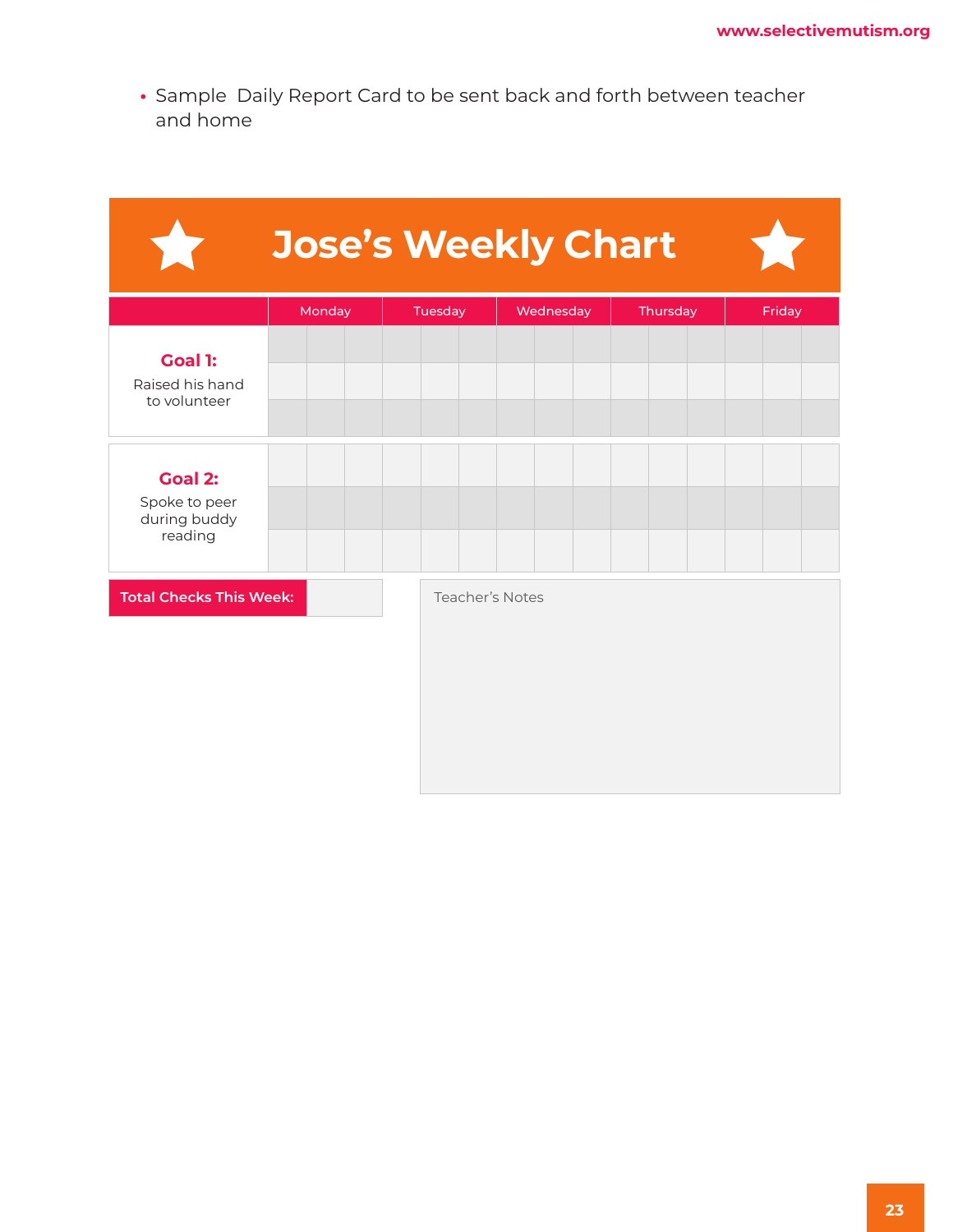## **sample letter to send to school personnel**

#### *Dear faculty and staff,*

*You are receiving this handout because a child in your class/school has an anxiety disorder called selective mutism. Children with selective mutism are able to speak comfortably in some situations (usually with their families at home), but are persistently silent in other situations (school or other social settings). When asked a question, a child with selective mutism might appear to look frozen, have a blank expression, and/or have awkward/stiff body language. Selective mutism is NOT normal shyness, stubbornness, or deliberate defiance. Children with selective mutism are anxious and can't talk in these situations. With your help, your student can feel safe and comfortable in your school setting.*

## **Quick Tips for Interacting with a Child with Selective Mutism:**

- Change your, "hello" to, "nice to see you" or, "I'm so glad you are here today." The word "hello" can make kids feel pressure to speak.
- Engage the student by commenting or describing things they are doing without asking questions until they are comfortable.
- When your student is comfortable, ask forced-choice questions ("Do you want the red marker or the blue marker?") You can also ask an open-ended question ("What color marker do you want?"), but please avoid yes/no questions.
- Wait at least 5 seconds for a response after asking a question.
- Give positive feedback/labeled praise for any response ("Thank you for telling me that you want the red marker.")
- Never punish the student for not being able to talk.
- Remember that even though the student is not speaking, they are hearing everything that you say.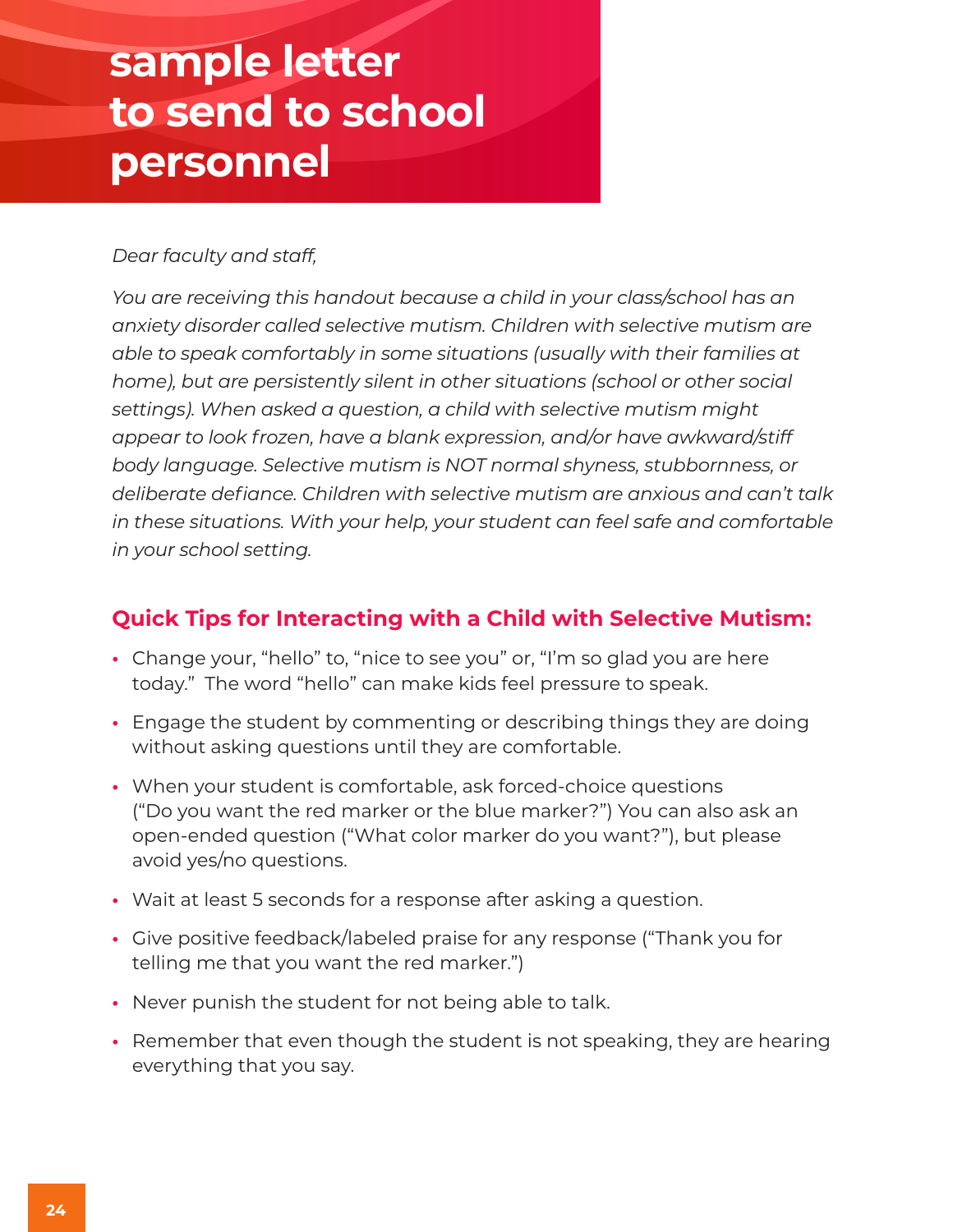# **helpful resources**

## **Websites:**

selectivemutism.org anxietybc.com asha.org/public/speech/disorders/Selective-Mutism childmind.org/guide/selective-mutism selectivemutismcenter.org selectivemutismlearning.org

## **Books for Teachers/Parents of Youth with Selective Mutism: (see more at https://www.selectivemutism.org/learn/shop/)**

Kearney, C. (2010). Helping children with selective mutism and their parents: *A guide for school-based professionals*. Oxford University Press.

Kervatt, G. G. (1999). *The silence within: A teacher/parent guide to helping selectively mute and shy children*.

Kotrba, A. (2014). *Selective mutism: An assessment and intervention guide for therapists, educators & parents*. PESI Publishing & Media.

Perednik, R. (2011). *The selective mutism treatment guide: Manuals for parents, teachers, and therapists: Still waters run deep*. Oaklands.

Shipon-Blum, E. (2007). *The ideal classroom setting for the selectively mute child: A guide for parents, teachers and treatment professionals 'understanding the selectively mute child'*. 2nd Ed. Selective Mutism Anxiety Research & Treatment Center Publishing.

Wintgens, A., & Johnson, M. (2012). *Can I tell you about selective mutism?: A guide for friends, family and professionals*. Jessica Kingsley Publishers.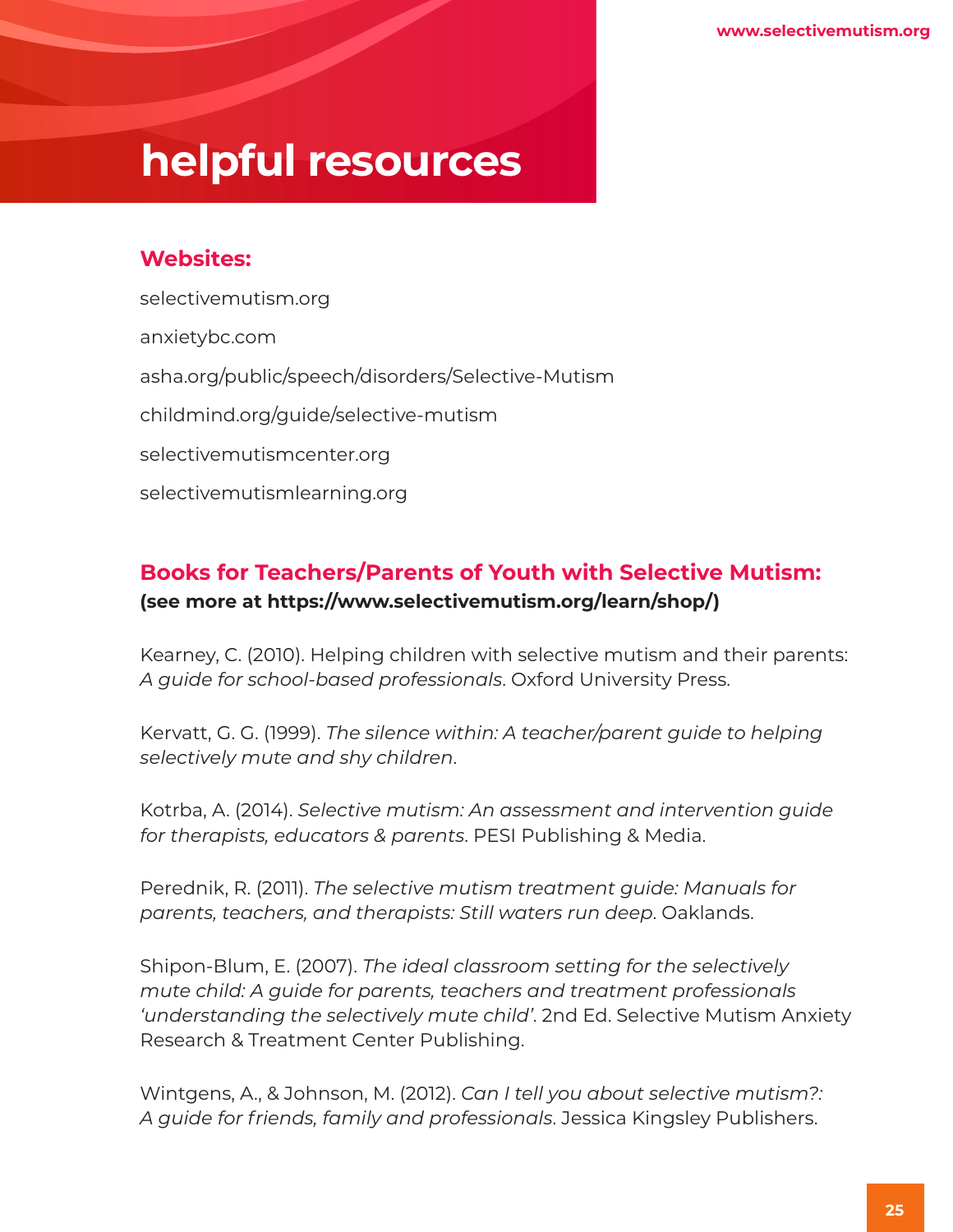### **Helpful Books to use in the Classroom:**

Bos, E. (2013). *A spot of blue*. CreateSpace Independent Publishing Platform.

Cheng, W. (2013). *Maya's voice*. CreateSpace Independent Publishing Platform.

Longo, S. (2006). *My friend Daniel doesn't talk*. Speechmark Publishing.

Moldan, M. (2014). *Charli's choices*. Archway Publishing.

### **Books for Parents of Youth with SM/Anxiety:**

Albano, A.M., & Pepper, L. (2013). *You and your anxious child: Free your child from fears and worries and create a joyful family life*. Avery Publishing.

Chansky, T. E. (2014). *Freeing Your child from anxiety: Powerful, practical solutions to overcome your child's fears, worries, and phobias*. Harmony Publishing.

Kotrba, A., & Saffer, S. (2018). *Overcoming selective mutism: The parent's field guide*. Summit & Krest Publishing.

Lebowitz, E.R., & Omer, H. (2013). *Treating childhood and adolescent anxiety: A guide for caregivers*. Wiley Publishing.

Pincus, D.B. (2012). *Growing up brave: Expert strategies for helping your child overcome fear, stress, and anxiety*. Little Brown Spark Publishing.

Rapee, R., Wignall, A., Spence, S., Cobham, V., & Lyneham, H. (2008). *Helping your anxious child: A step-by-step guide for parents*. New Harbinger Publications.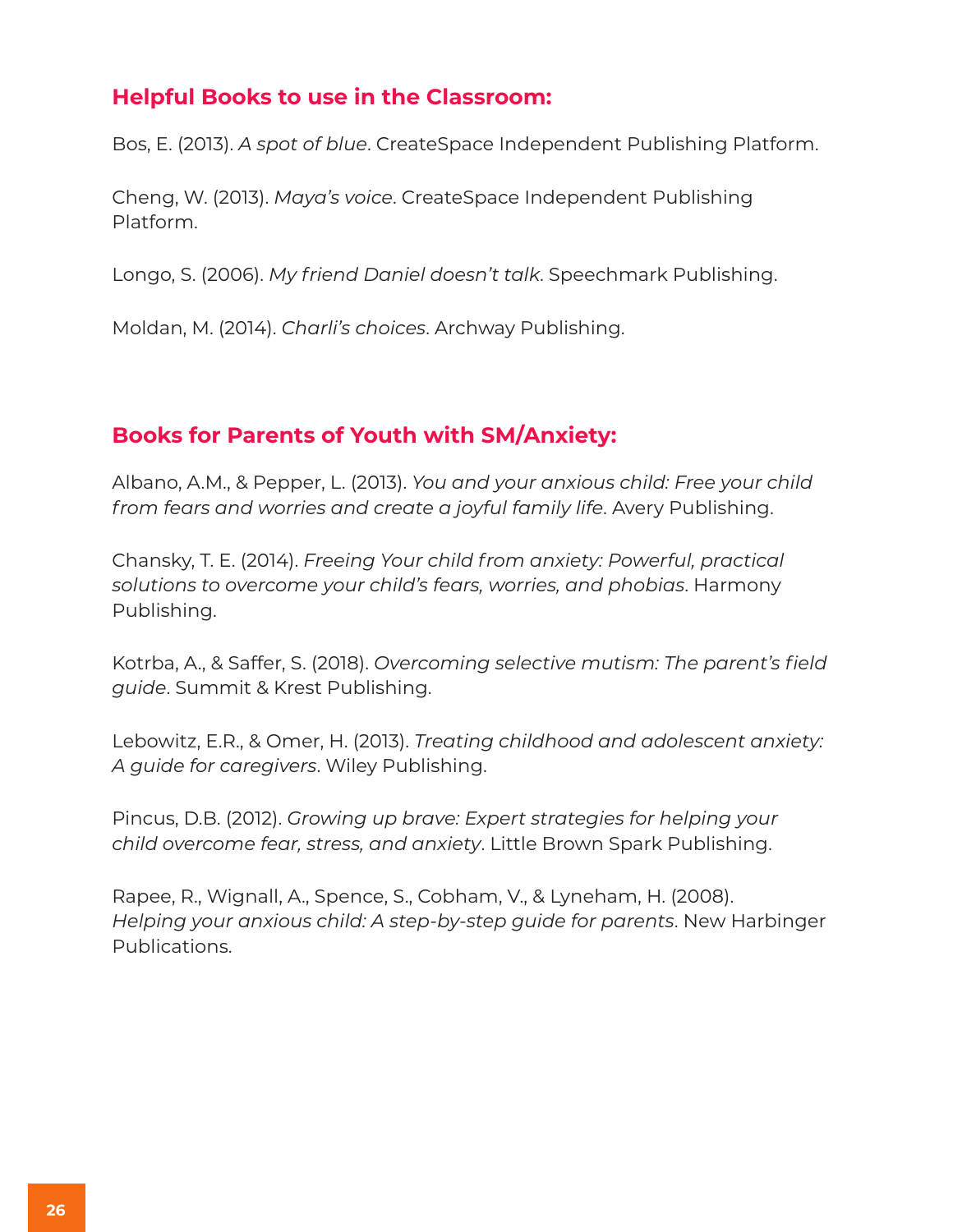### **Evidence-Based Research Articles for the Treatment of Selective Mutism**

Bergman, R. L., Gonzalez, A., Piacentini, J., & Keller, M. L. (2013). Integrated behavior therapy for selective mutism: a randomized controlled pilot study. Behaviour Research and Therapy, 51(10), 680-689. http://dx.doi.org/10.1016/j.brat.2013.07.003

Carpenter, A.L., Puliafico, A.C., Kurtz, S.M.S., Pincus, D.B., & Comer, J.S. (2014). Extending Parent-Child Interaction Therapy for early childhood internalizing problems: New advances for an overlooked population. Clinical Child and Family Psychology Review, 17, 340-356.

Catchpole, R., Young, A., Baer, S., & Salih, T. (2019). Examining a novel, parent child interaction therapy-informed, behavioral treatment of selective mutism. Journal of Anxiety Disorders, 66, 1-9. https://doi.org/10.1016/j.janxdis.2019.102112

Cornacchio, D., Furr, J.M., Sanchez, A.L., Hong, N., Feinberg, L., Tenenbaum, R., Del Busto, C., Bry, L.J., Poznanski, B., Miguel, E., Ollendick T., Kurtz, S.M.S., & Comer, J.S. (2019). Intensive group behavioral treatment (IGBT) for children with selective mutism: A preliminary randomized controlled trial. Journal of Consulting and Clinical Psychology, 87, 720-733. doi: 10.1037/ccp0000422.

Eyberg, S.M, & Funderburg, B. (2011). Parent-Child Interaction Therapy Protocol. Gainesville, FL: PCIT International.

Klein, E.R., Armstrong, S.L., Skira, K., & Gordon, J. (2017). Social communication anxiety treatment (S-CAT) for children and families with selective mutism: A pilot study. Clinical Child Psychology and Psychiatry, 22, 90-108. doi: 10.1177/1359104516633497

Kovac, L. M., & Furr, J.M. (2019). What Teachers Should Know About Selective Mutism in Early Childhood. Early Childhood Education Journal, 47(1), 107-114.

Muris, P., & Ollendick, T. H. (2015). Children who are anxious in silence: a review on selective mutism, the new anxiety disorder in DSM-5. Clinical Child and Family Psychology Review, 18(2), 151-169. http://dx.doi.org/10.1007/s10567-015-0181-y

Oerbeck, B., Stein, M. B., Pripp A. H., & Kristensen, H. (2015). Selective mutism: follow-up study I year after end of treatment. European Child and Adolescent Psychiatry, 24(7), 757–766. https://doi.org/10.1007/s007 87-014-0620-1

Oerbeck, B., Overgaard, K. R., Stein, M. B., Pripp, A. H., & Kristensen, H. (2018). Treatment of selective mutism: a 5-year follow-up study. European Child and Adolescent Psychiatry, 1-13. http://dx.doi.org/10.1007/s00787-018-1110-7

**Authors: Rachel Busman, Psy.D., ABPP, Emily Doll, M.A., M.S., CCC-SLP, Jenny Foster, B.S., Jami Furr, Ph.D., Lisa Kovac, Ed.S., Ph.D., Kristin Leos, B.A., Katelyn Reed, M.S.**